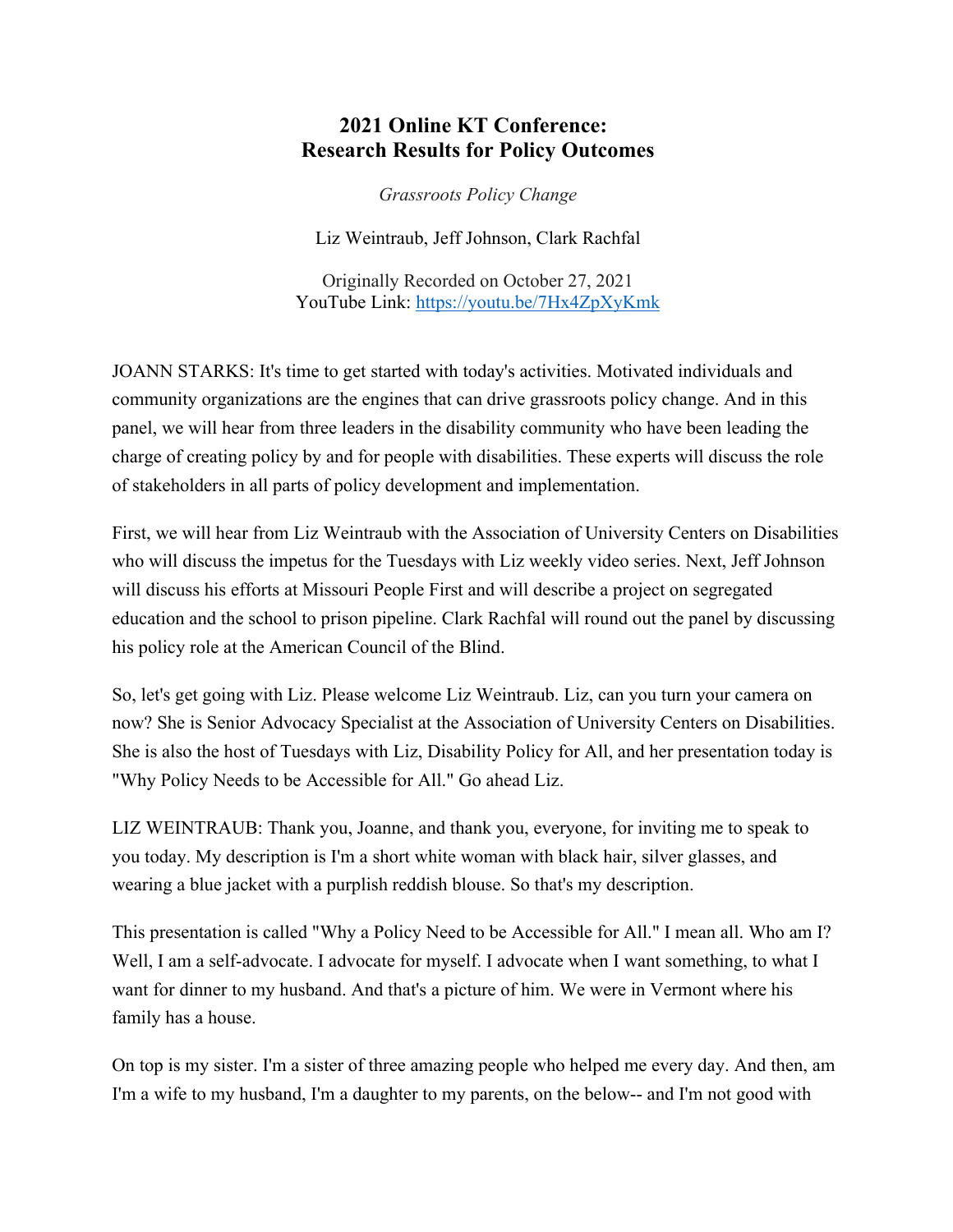left from right, on the below right, on the right side. And they're no longer here, so I miss them every day. And I try to be a friend to all. I say, I try, because that's up to you whether I'm a friend to all.

The backstory of Tuesdays with Liz, it started when I was young with my family. The discussion, and maybe my family is different, but they're my family and I love them. All of the discussion was about policy and politics. So, I didn't understand it. And I kept on saying, what did this? What did that? How is this? What did this? And no one would answer me. And their answer was, well look it up. Look it up. Well, that doesn't work for me.

So, when I got to AUCD and when I had a chance to make a video, I wanted to make sure that-- I wanted to make a video where my friends, my friends and others, could go up to the hill and talk to our legislators about policy. Like for example, I explained, I talked about home communitybased services. I talk about the ABLE Act and they explained those issues. Because I didn't know what they were until I learned. I learned what they were.

So, I could go up to Capitol Hill. I could go to Annapolis, the capital in Maryland and talk to our legislator. Rather than someone coming to, rather than getting support from our supporters, like John Tschida at AUCD, or my supervisor at AUCD.

So, I worked with our former director, and our former policy director, there knowing at AUCD net at this time to make Tuesdays with Liz happen. And I didn't know what it was called, but that's the kind of vision that I had. I work with my producer to choose a policy topic. And we'll talk about what I want, or what's timely. So, for example, in late summer, we were talking about having HCBS as a hot topic.

HCBS stands for Home Community Based Services. The President wanted \$400 billion in the Build Back Better agenda. So, he-- in there to support home community-based services. So that was a big topic. So, we would talk about who I could interview. And either I would find someone to interview, or present by myself. Sometimes I'll just talk about home communitybased services on my own.

And then she also will film the video. She'll also caption the video. It's very important to AUCD that our videos are captioned. So, everyone can understand and can participate and listen to the videos. She'll also edit the video. And she also posts the video to our social media platforms.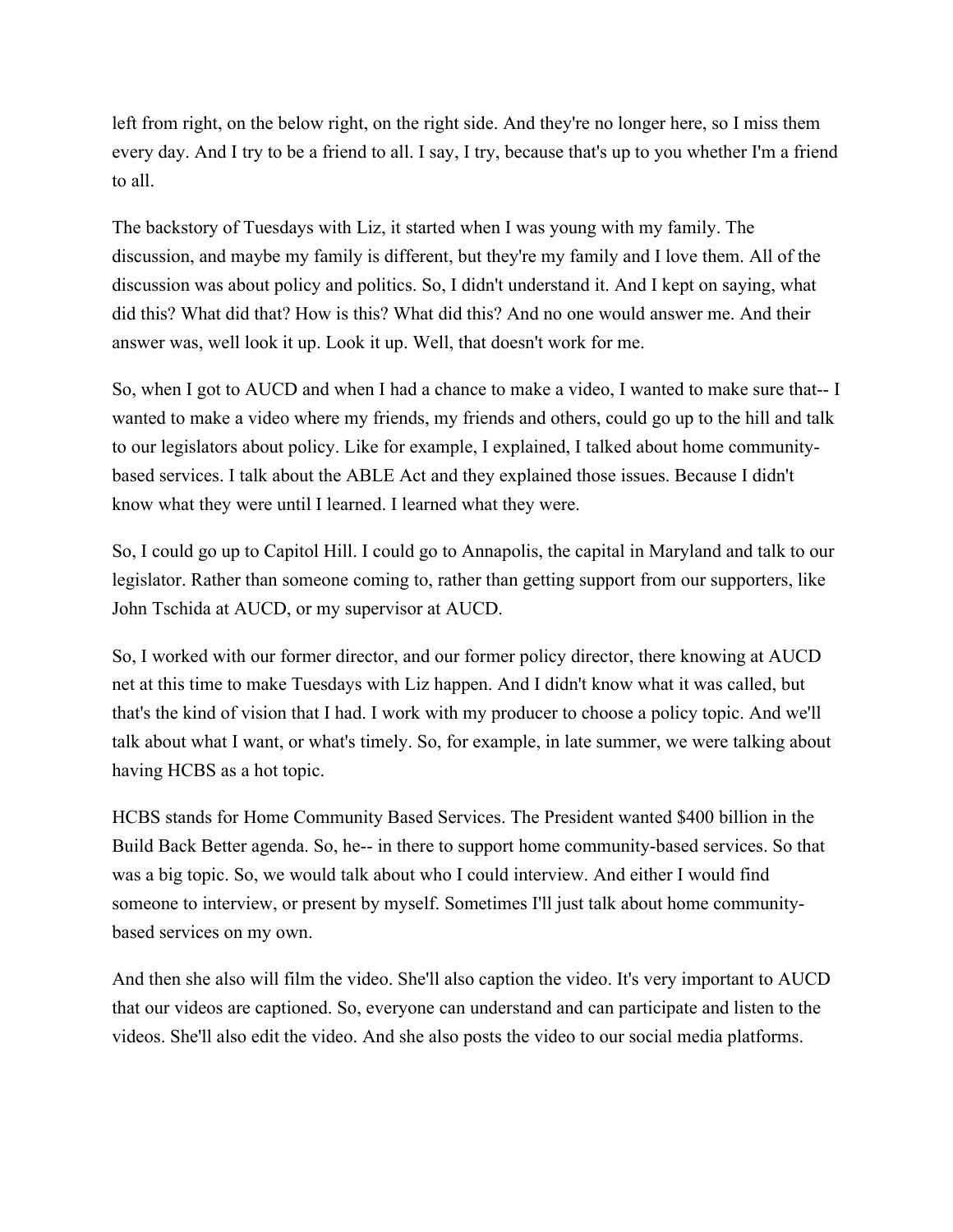And since 2015, we have made over 200 episodes of Tuesdays with Liz. I think up to now we probably are up to 300 or 400 videos. We used to have it on a weekly basis on Tuesdays, but now we're just doing it on a monthly basis. So, every first Tuesday of the month.

The purpose of Tuesdays, and I think I went over this, but I'll talk again, is to educate about policy. So, someone can go up to Capitol Hill and say, oh yeah, I understand what HCBS is, or what ABLE Act is. To advocate, to make change on our own, and to help everyone understand policy, not just about people with disabilities. Started originally in 2015, but it's a big deal for self-advocates or people with disabilities.

But now, now a lot it has grown so much. So many people, trainees, trainees and in their network, people who are learning how to be in their network, who want to be doctors, who want to be researchers, who want to do this or that. So, it has grown.

And one of our favorite sayings is, "nothing about us without us." So, there's a saying. If there's a discussion, I demand to be at that table, or my friends demand. It's not a question about can we be at that table, but demand to be at that table, because it's our life.

And if there's time, I'll share a story about that, but I don't know if there is time. This is a video, live video, of our latest video, one of our latest videos with Senator Casey from Pennsylvania.

### [VIDEO PLAYBACK]

- As for so many with so many important issues for families, for seniors, for people with disabilities, for workers, but the so-called HCBS part of it, as you noted, the policy is contained in the Better Care, Better jobs Act. What we're trying to do there is to make sure that, if you're a person with a disability, and you want to have care in your home or in the community, you should have, not only the right to have that care delivered in the home, in your home or in the community, but you should have access to the opportunity to have that kind of care.

So, the only way to do that and to help seniors as well as people with disabilities, is to pass a bill which allows states to have more Medicaid funding so they can expand these services. And our bill can expand services for seniors and people with disabilities by more than 3 million Americans.

## [END PLAYBACK]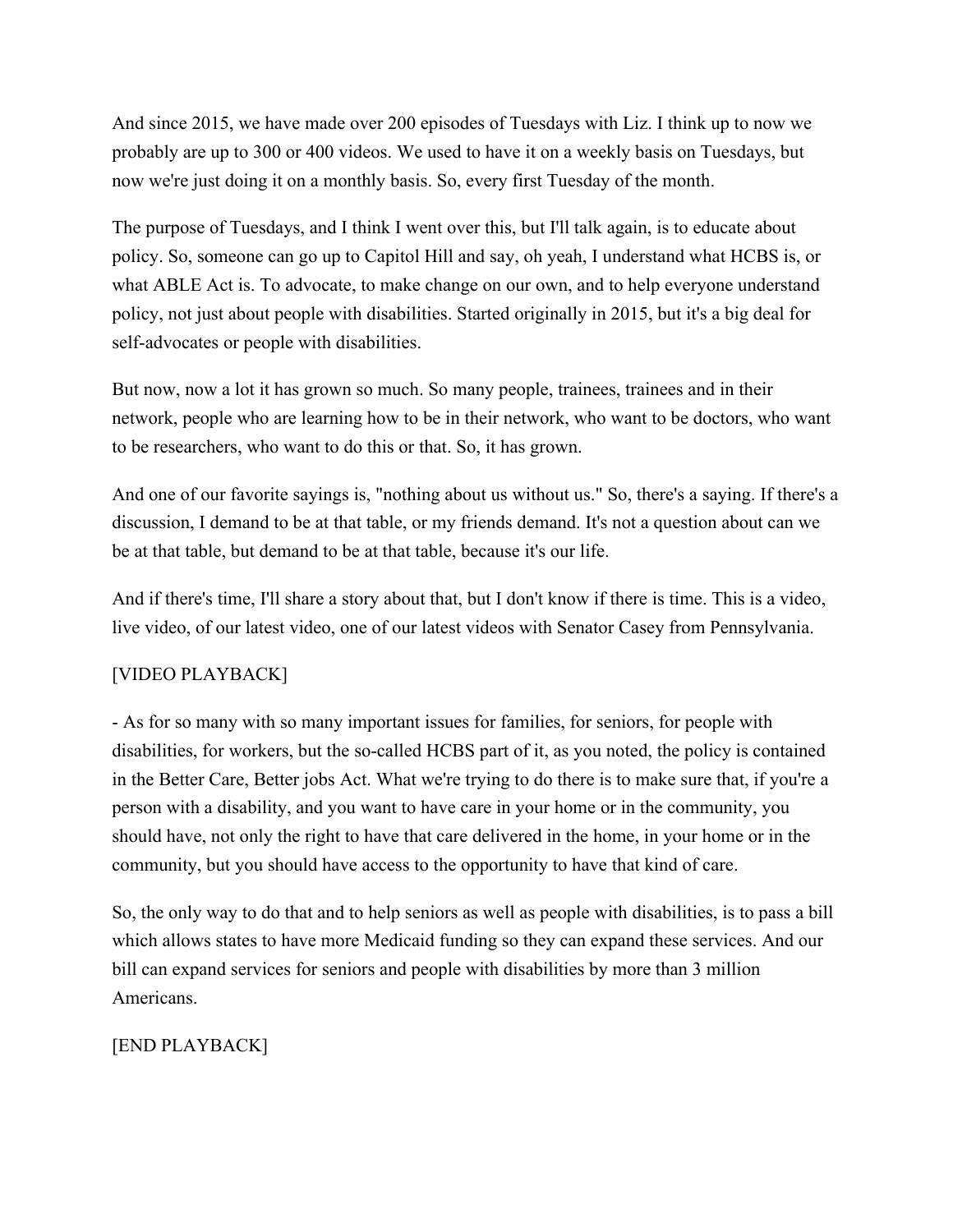LIZ WEINTRAUB: That's just a snippet of the videos, and on the website there's many, many more of videos. And these are some how people can help people with disabilities can advocate for change. We'll learn about policy that affects them. As I said, Tuesdays with Liz, you can subscribe to our Disability Policy News. And what I like about the Disability Policy News is, it comes out every Monday, there's a section about a plain language section.

So, there is a section there's the wonky, what I like to call wonky language, and then underneath that section-- I write the section about what does that mean in plain language. We invite you to write a "Policy Talk," if you're interested. In "Policy Talk" it's just basically a policy block. And if you're interested in a subject, please contact me and I'll put you in touch with the person that is in charge of the "Policy Talk."

You can also write letters, make calls, or visit legislators. And you might think that you can't go up on Capitol Hill now, because of the pandemic. But you can make a virtual visit. I have had many virtual visits just within the last month on 14C. So, you can do that, or you can also go to your own capital and make an appointment.

So please do that. It's really important. Or you can make calls. They also like to put on you and do social media. So, tag your senators or your representative about an issue that you care about.

And then on our website, on their my "Top 10 Tips" to build a relationship with your members of Congress. It's important to build those relationships. And my dreams for the future of Tuesdays with Liz, more people with disabilities explaining policy.

I would love someone to write-- do a Tuesdays with Liz, it might not be called Tuesdays with Liz, but people can call it whatever, "Fridays with Martha," or Tuesdays with-- Wednesday with Jeff, or whatever, to explain policy.

When more people with disability advocating with their legislators. I can't be the only one who advocates because nothing about us without us needs to be true for everyone and everywhere.

This is my information if you're interested. And have to link to subscribe to Tuesdays with Liz on my YouTube channel.

Thank you very much. And I'll be glad to answer questions later.

JOANN STARKS: Thank you so much, Liz. That was great. That was very interesting and I really appreciate that. I was looking at some of the videos from Tuesday's with Liz and you've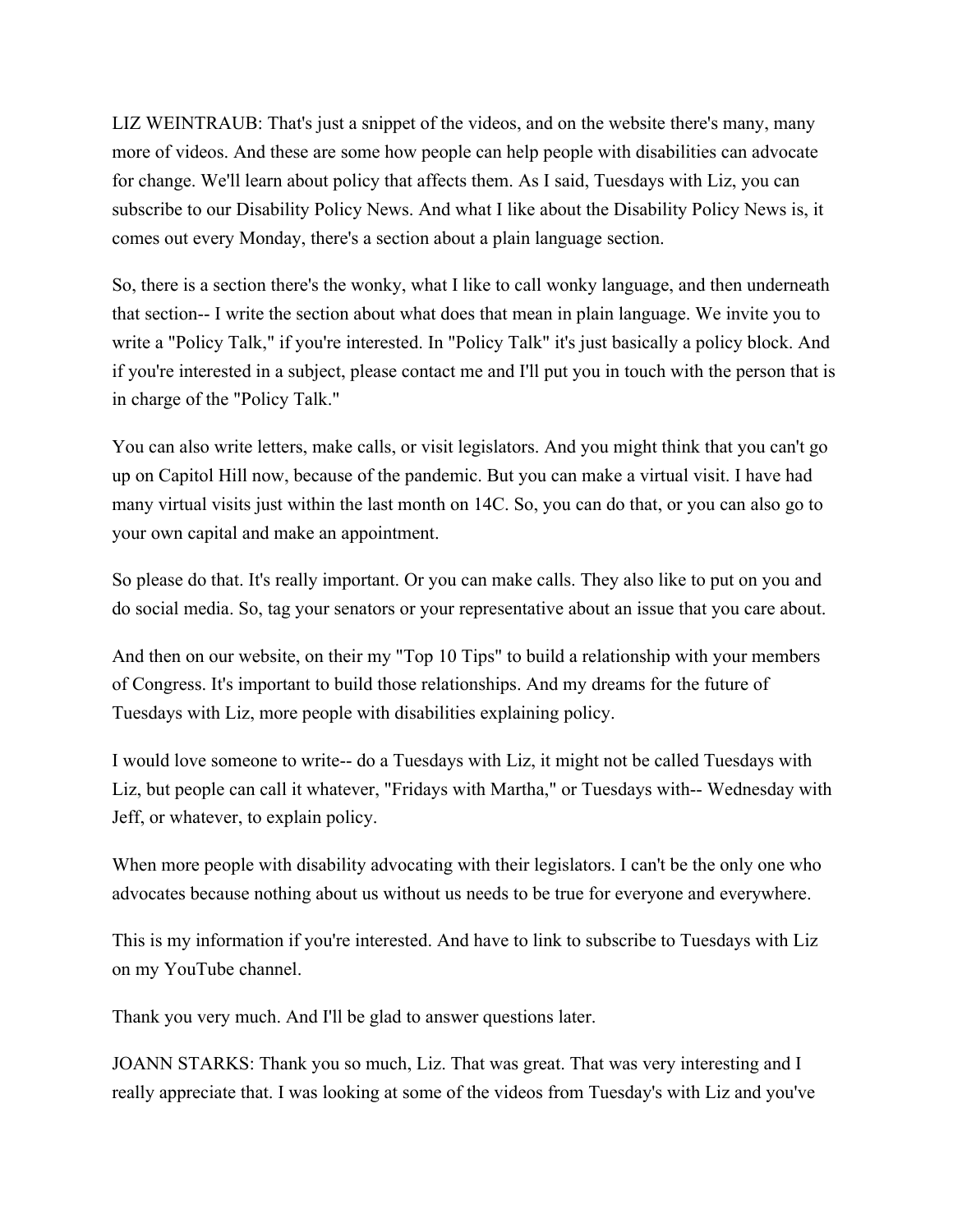got some really great stories there that you've shared. So, we really appreciate you coming. You did say you had a story that you wanted to tell if there was time. And I think if it's a short story we do time.

LIZ WEINTRAUB: Yes.

#### JOANN STARKS: --that's fine

LIZ WEINTRAUB: Yes. This is about, this goes back to nothing about us without us, when it was probably on 2020, 2021, I was at Thanksgiving with my family and our Thanksgiving is with cousins, aunts and uncles. And I'm telling you all of that because it relates to the story.

My parents called the business meeting, and guess who wasn't invited to that meeting? And to make it worse, my cousin who was there for Thanksgiving, my parents asked him to quote, "babysit" me. Who would babysit the 21-year-old person?

But they wanted-- what they wanted, was that I would not go downstairs and hear the discussion. Well, yes, I would not understand that discussion, and to this day, I still don't understand the discussion. And I know what the meeting was about. But so, I would not understand that discussion, but that's not the point. The point is that I was part, I am part of that family. I'm part of the family and I deserve to be at the table and that meeting.

So please don't think that even people with disabilities cannot understand there, or you don't think that people are people. Told you then that we can't understand the discussion. Don't invite, it's important to still invite us to that meeting.

JOANN STARKS: Definitely, definitely. Thank you for sharing that. I'm sorry that happened and I'll bet your family was very sorry when they realized what they had done to you.

LIZ WEINTRAUB: Yes, I think I taught them something.

JOANN STARKS: You definitely did. I'm sure they will never forget that either. Thanks again to Liz for her excellent presentation. And now we're going to move on to welcome Jeff Johnson. So, Jeff, if you can go ahead and turn your camera on.

And Jeff Johnson is President of People First of Missouri and Vice President of Columbia, Missouri People First. And he will be talking about a project on "Segregated Education and the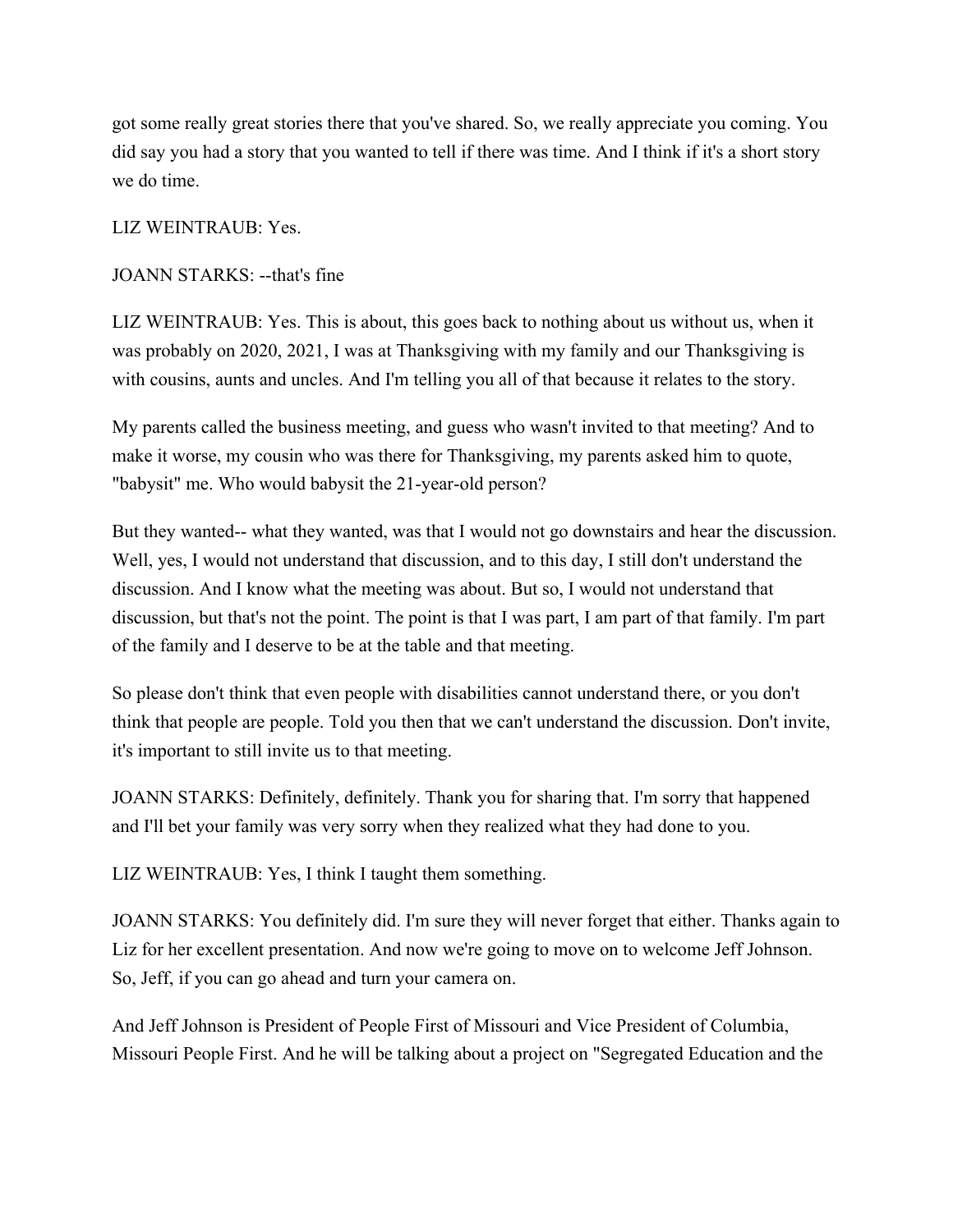School to Prison Pipeline." So, Jeff, we're going to share your slides, so you can let us know when you want to go to the next slide.

But if you could go ahead and say a few words to describe yourself, and anything else you want to say about yourself, and then get started. Thank you.

JEFF JOHNSON: Sure. Thank you, Joanne. My name is Jeff Johnson, and I describe myself as an African-American, six feet tall. I'm wearing black eyeglasses, and I'm also wearing a light blue shirt. And I'm bald headed. I cut my hair short. So, I'm from Columbia, Missouri. So again, I want to thank everybody for allowing me to be part of you guys' conference this year.

And by the way Liz, great presentation.

So, I'm going to talk to you today about a project that I put together called the school pipeline to prison by SARTAC. And what SARTAC stands for Self Advocacy Technology Assisted. About the fellow again, as I told you, my name is Jess Johnson. I'm from Missouri.

And the segregated project that I put on was due to the fact that I wanted to do something about the school pipeline to prison. And I also had a host, by the name of Mark Satterwhite, which you see his name there. He works for organizations that deals with people with intellectual disability. And that organization is named Boone County Family Resources.

The reason why I wanted to do this project is because I wanted students with disabilities, students of color, and their parents to know their rights and to know where to turn for help. Because a lot of people didn't know where to turn for help when it comes to their kids being pushed out. I also formed a steering committee to make a plan. We held a focus group and did some research. So that's why that I wanted to, before I do this project, I wanted to put this committee together.

And the project went as planned except one part, is that the school would not let us in to do a survey. And we also did the National Research showing that there were more Black students with disabilities, are nearly four times more likely to receive multiple out-of-school suspensions, and almost 2 times more likely to be expelled than white students with disabilities.

But anyway, back to what I was saying about the students that were being pushed out. There were more African-Americans that were being pushed out. And those kids with intellectual disabilities that were being pushed out of the school, so that was one of the reasons why I put the panel together. And as you can look down below, where I was talking about the students with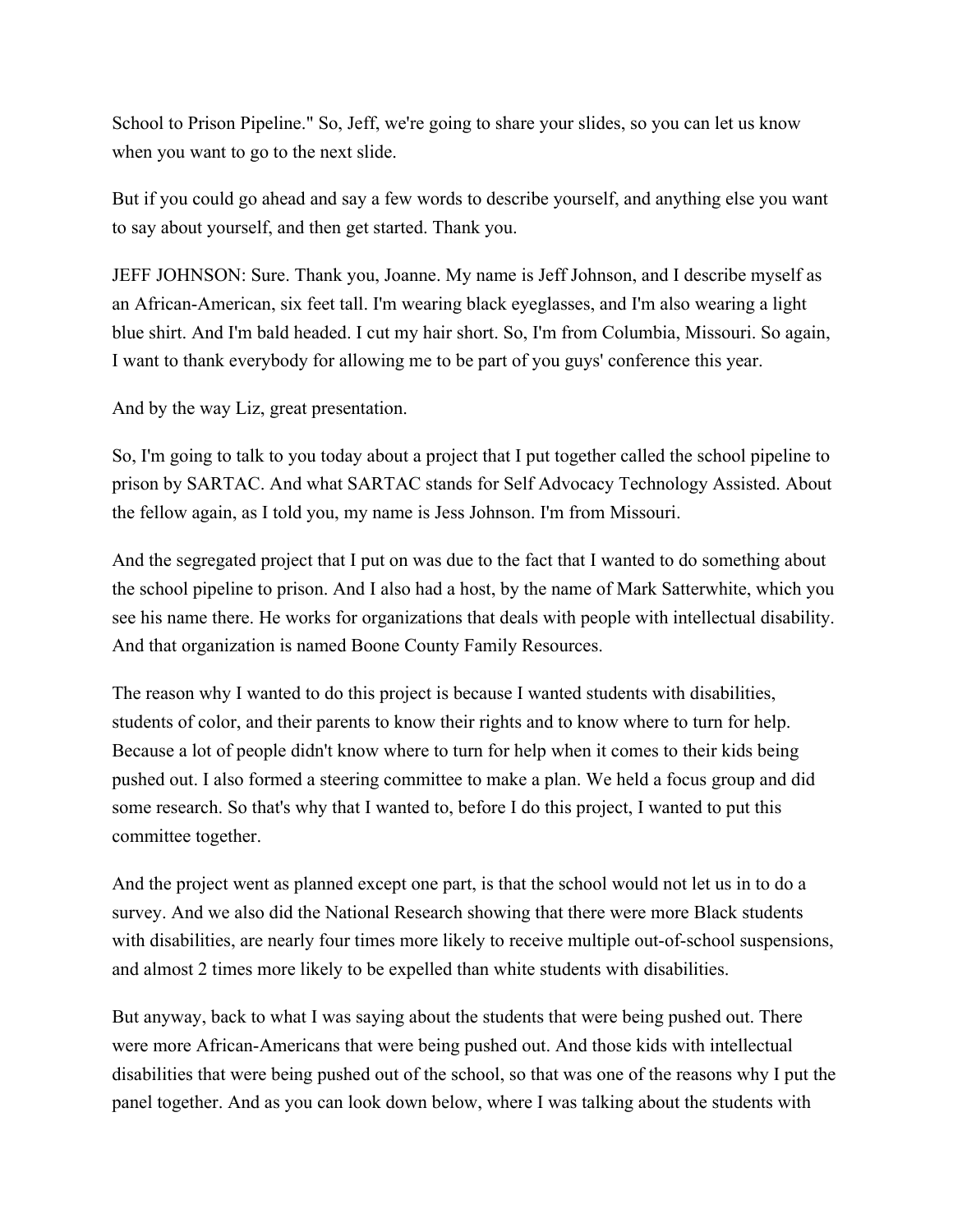disability as well, as a whole, are more than twice as likely to receive out-of-school suspension compared to students with no disability.

And here's my steering committee that I had put together. As you can see some of the names here. I'm going to call them out. The lady on the left here, some of you might see it on the right, Cheryl Miller, which is an attorney, a great, great friend of mine, that we worked together years ago, back in 2000, to where there was an organization called Grassroots Organizing. And what that group did was to advocate for those that couldn't advocate for themselves. We dealt with housing issues, we dealt with Medicaid issues, we dealt with Social Security issues. We dealt with a lot of issues that was brought before us.

And Mark Satterwhite, which you could tell there. He was my co-host that I just named. He works for what people with intellectual disability. And Christina Devine, there, which is an attorney for that same organization. She's an attorney there, and she was part of my steering committee as well, which is her husband just became a judge for the Columbia Boone County Court here, in Columbia, Missouri.

And what you can see Katie Kinder, which is our President for People First of Boone County. She was also part of the committee. And as you can see down below her is Kevin Williams. Which he is a parent of a family member that has intellectual disabilities. So, he was also part of the committee. And as you can see Nicole Seaman. She is a parent of a child that had intellectual disability, and also her husband sits on the School Board here in Columbia, Missouri.

So, these were the steering committee diversity that I have picked for my steering committee because I wanted somebody that I knew I can trust, somebody that I knew that would help me get the project done and find a lot of great information. So that's why I put the steering committee together.

And also, you can see there, information here to where we put a flyer together, which, the invite, the focus group. And the reason for that focus group was I wanted parents, youth, and other people that was at that focus group to be able to give me some information to help me with the project is working. Some of those are parents and youth that were there, and other agencies that were there at the focus group.

They provided me with great, great information, and we jotted it all down and we put it towards the project. And one of the things that I liked it about the focus group is that most of those parents, besides myself, wasn't the only one that had a lot of issues with the school. But one of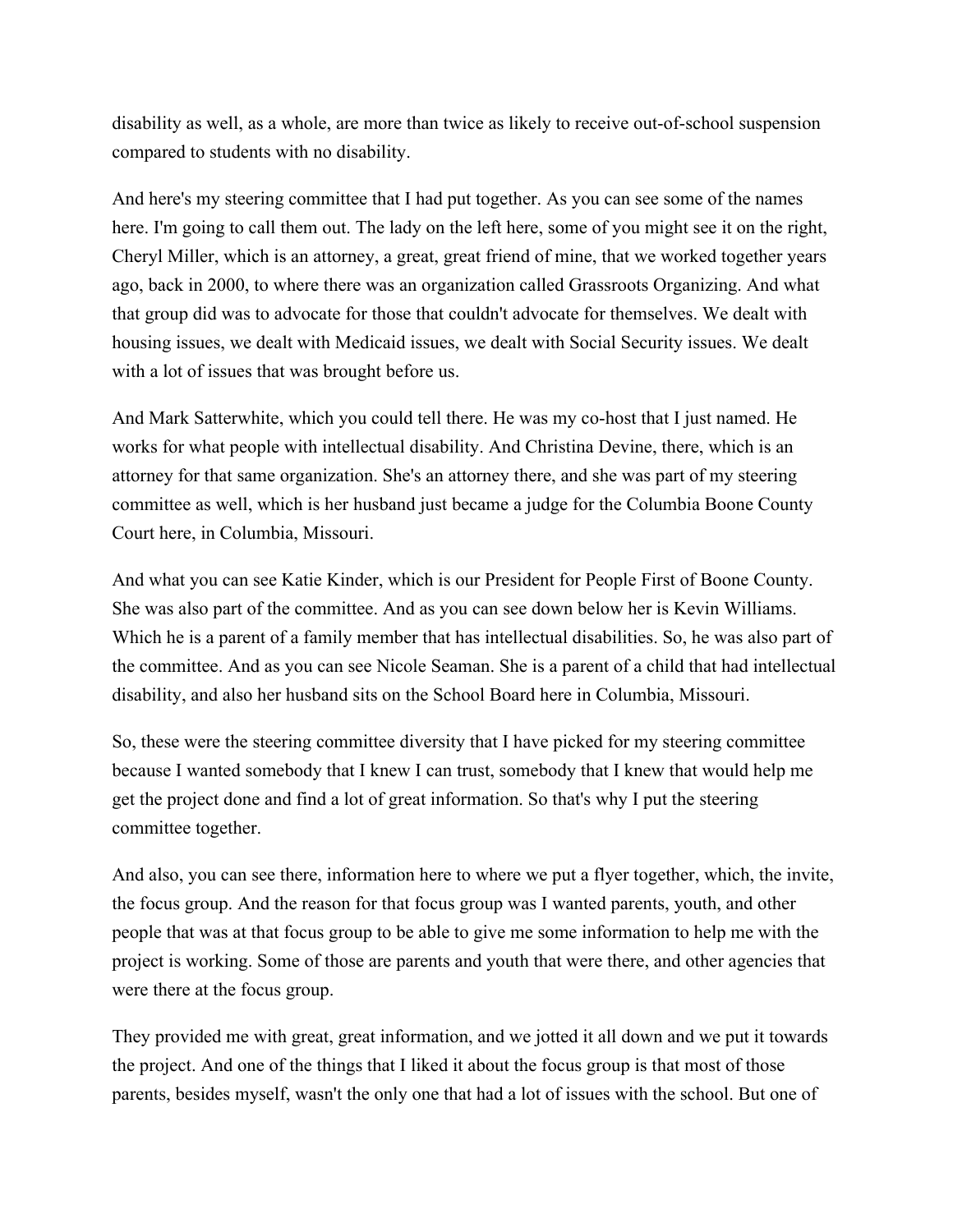the things that we did make sure of, that we didn't want anything like to where the school versus us, us versus them. You know, we all wanted everybody to kind of work together, and come up with better solutions.

And that's what those parents, and the youth, and other agencies that was in that focus group did. They came up with some great information for this project.

And here you can see focus group 1 here. Where we held it on October 26 '19-- I mean 19, the year 2019 at the Columbia Library. Parents, grandparents, students, and representatives from Mid-Missouri Legal Services, SEPTA, that's another organization. Race Matters, that's another organization, and the ACLU, and People First of Boone County all participated with this focus group.

As you can see in the picture, especially on the far left there, where I'm listening to what the parents and other agencies were wanting to put into this project and group gave great information, in which they've done that. That was a really awesome group.

And here there was another focus group as you can see. Some who were at the first focus group wanted to continue the discussion. We met again in November at the host site at Boone County Family Resources. And as you can see in that picture, you see my wife, and my daughter, and some other members from the first focus group. We were still discussing some of the things that we would like to see put into the project which was great.

And we're still continuing that. We're just not doing it right at the moment due to the focus of-- I shouldn't say focus, but due to the fact of the pandemic. So that's why we haven't really been meeting. But we're going to try to pick this back up so we can get this back going again.

And what the focus group finding was is that parents needed to know where to turn for support. Students and their parents needed to know their rights. Teachers need special training and support in order to handle behavior definitely. School policy needs to change so it isn't so easy to kick students out of school or reference them, to refer them to juvenile authorities.

These should be last restored. So basically, this came from parents that was involved in that focus group. And then they were right about the support, and they was also right about coming up with something about their rights, because if you look at it, most people with intellectual disability, of kids of color, they just don't know who to turn to or who to talk to about the issues that they might be having within the school district.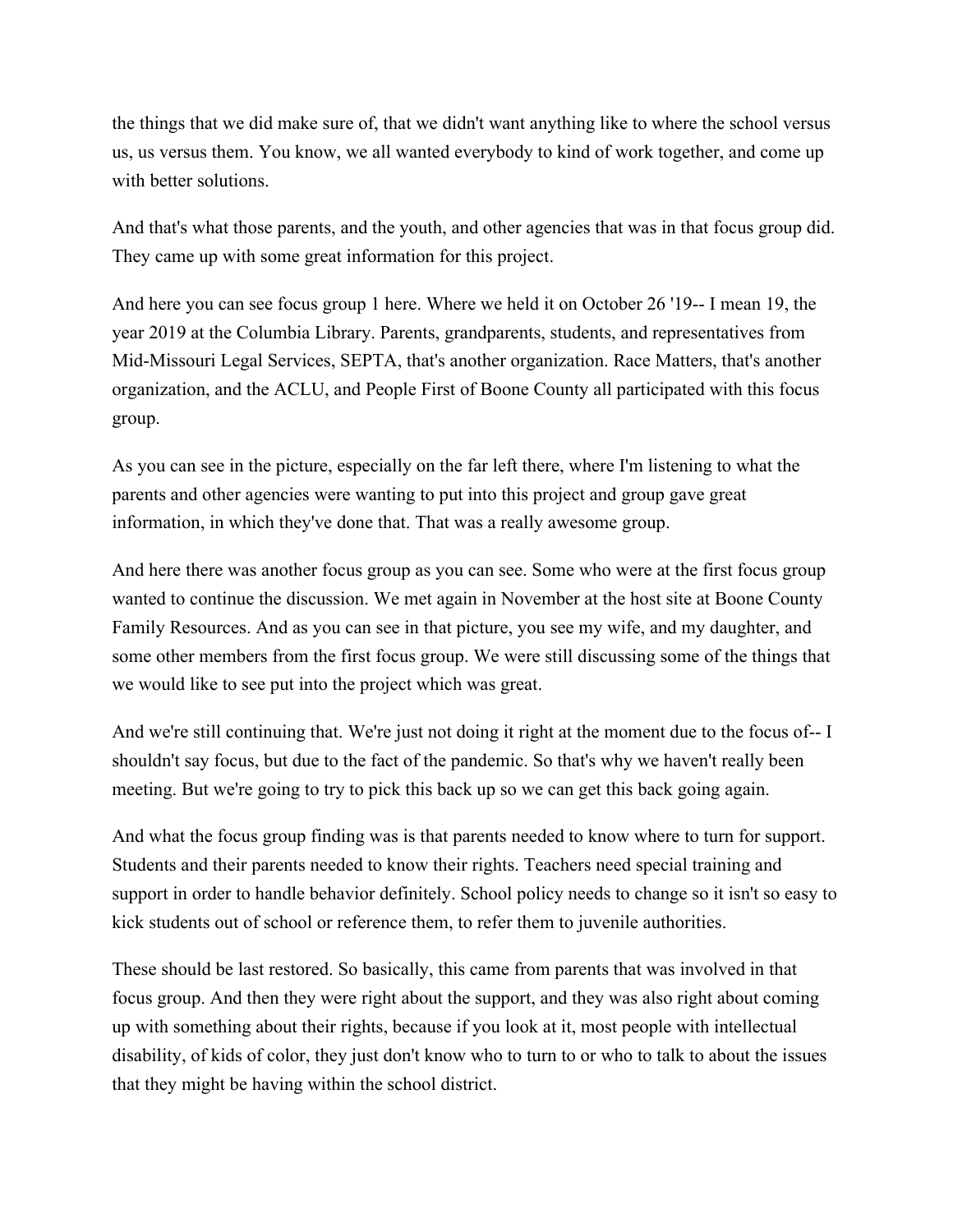And sometimes it might not just be the school district it can be also in the court system as well. So, this was something that I definitely, really was passionate about, is trying to come up with some solutions to help these families, and the students as well, to make sure that they had something to go on to where if they needed to talk to somebody, these were the resources that we can provide for them.

And basically, what I learned as a fellow, I learned the problem is real in our community, and also in our school. I also got to know others who are concerned about the problem and want to help. I also learned students and parents need support, and teachers need training. I also got to meet with other local groups like the Special Education Parent Teachers Association who I'm willing to partner with. I built all my leadership skills as well.

And the resource that was created, as you can see, this is out there on the website about the school pipeline to prison, as to we created a resource guide for parents and the community to be able to go through and find some of those resources like the ACLU, or Partners in Policy Making, things like that. So that way those parents will be able to go and find those type of resources. So, it's at their home on the SARTAC website as well.

And also, my partners, that they were helpful. As you can see that I'm talking with one of the members of the Special Education Parents and Teachers Association, with the attorney there. And also, I also partnered with Community Partnership of the Ozarks, which is out of Springfield, Missouri. And I also worked with them along with similar to the same project that I was working on the school pipeline to prison.

And also, you can see again, here, where I was talking with family members at the steering committee meeting. You can also see on the right, there, where I'm talking with the ACLU there about this project, and they gave great information for parents and also for my project as well.

And also, if you can see right here while networking at the MoDE, at the Missouri Disability Empowerment event that they put on for parents. And as you can see on the left, and some of you might see it on the right there, where I'm introducing myself and shaking hands with-- now, he's a judge now-- and he was one of the persons that told me that if I needed anything from him, that he will help me talk with other judges about this special project that I was putting on, the school pipeline to prison, that he will be assisted to that.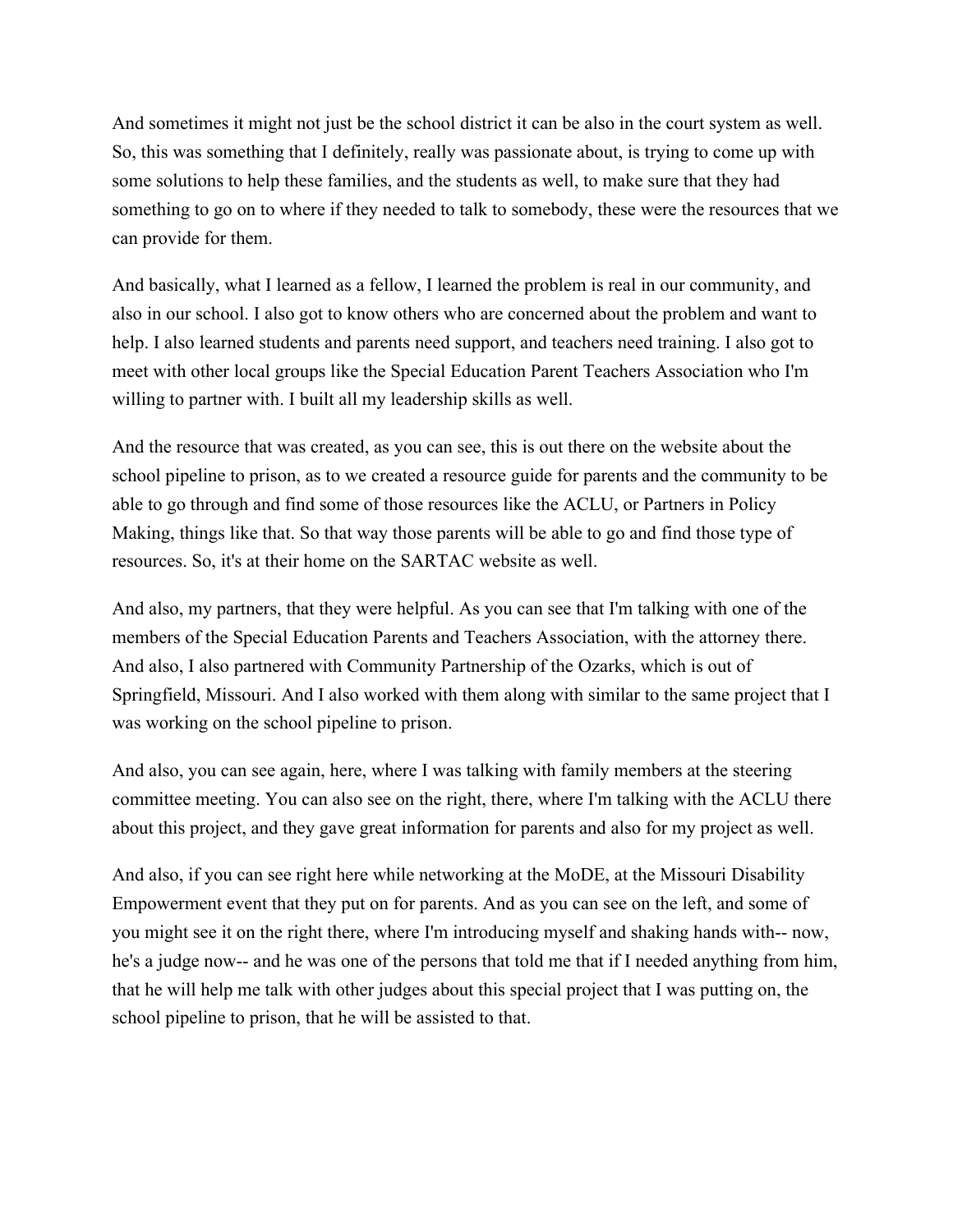So, I'm still reaching out to him as well. And as you can see, myself and another former colleague of mine, with People First of Boone County. We was also invited to that event to give out information about my project and how I was doing.

The leadership and policy resolve, one of the things that I am interested in working with legislators to file bills to stop restraints and seclusions and limit out of school suspension. Just to go back a little bit about the restraints. I do know Missouri has passed a bill about the restraints and seclusion on that. I haven't really seen the bill, but I know it has been passed. But one of the things that I do want to work on, and talk with legislators about, about the out-of-school suspension.

I also want to be sure, and have a voice with the school board, in which I did talk with one board member before he became a board member. Now he's getting ready to run for the City Mayor here in Columbia, Missouri, so I'm still going to be trying to talk with him more to see where we all at about the school pipeline to prison, before he decides to leave the school board.

During the spring, I used my leadership skills to help with the Disability Rights Legislative Day at the State Capitol. This is something that we put on every year, as Liz mentioned in her presentation about going and talking with your legislators and all that. This is the same thing that we do here in the State of Missouri every year around March or April, one of the two, is that we'll go and talk with our legislators about issues that is more important to us and trying to get them to jump on board to get some of those bills passed.

And the local advocacy for school policy, as you can see, my wife and my son, and some other People First members. We met with David Seaman. He was a candidate for the school board. He is now on the school board. This is the gentleman on your far left over there, some people might see him on the right, just by looking at the PowerPoint here. But like I said, he's now on the school board, but now he's getting ready to run for city council, or not city council, excuse me, but City Mayor here in Columbia, Missouri. So, I'm hoping that I can meet up with him again if he decides to be elected as our next City Mayor.

And here where you see where I'm in the background, I was introducing some of the representatives, kind of talked about the restraints and seclusion bill. These guys, they did sponsor that bill, and because if you look at it, my son has some experience about being in restraints and seclusion in the school classroom. During the time that he was in school, but now that he's out of school, he's been out of school for the past, say, two years now. So, but like I said before, that bill did get passed.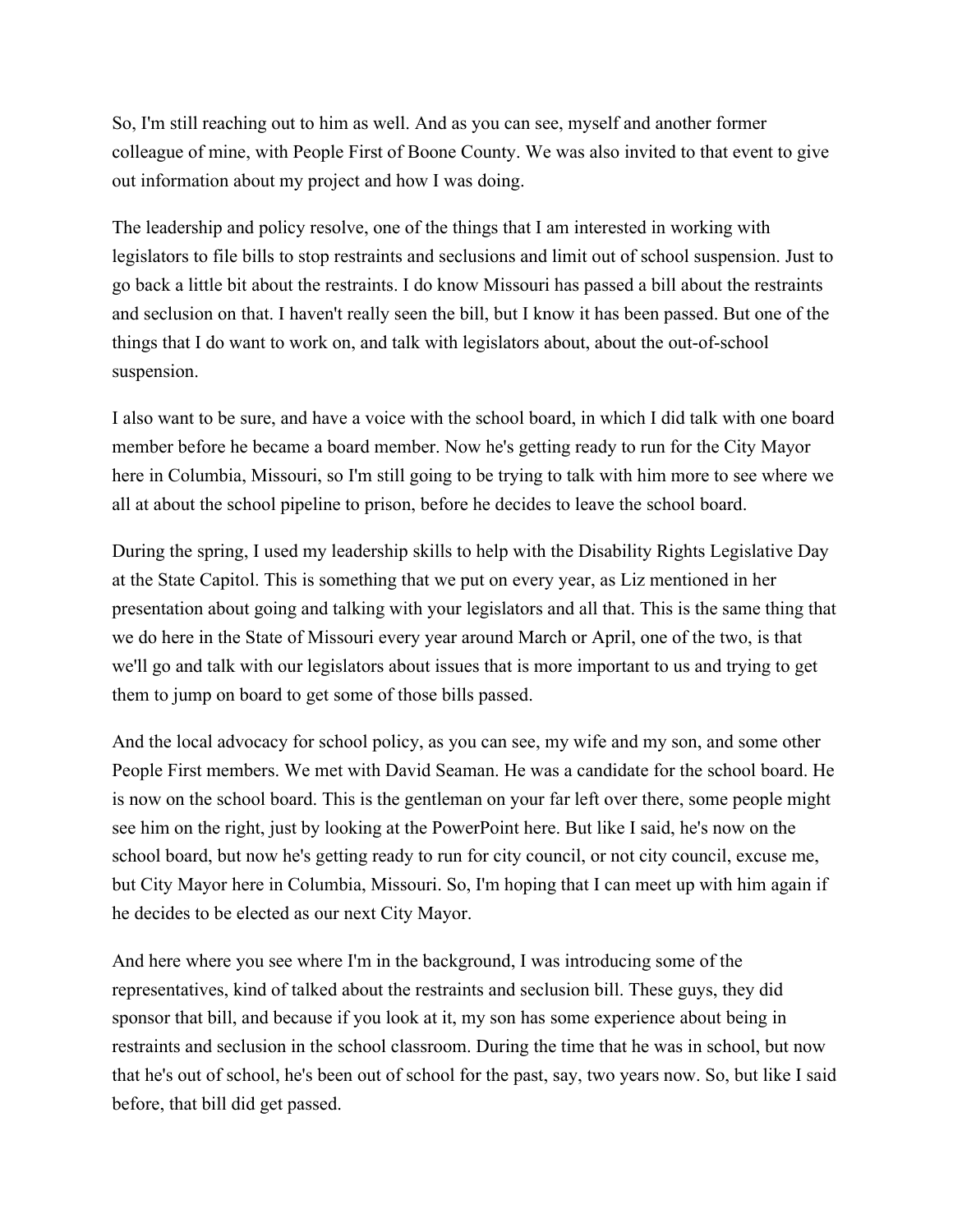The role of the host, the role of the host of my project, as a host, Boone County found a resource providing meeting space, usable equipment, and their paper. Mark Satterwhite took meeting notes so I could focus on leading or facilitating the meetings. The host also-- you can see right there some of the names that I already mentioned before. They helped develop the resource guide. Boone County Family Resource supported people with I/DD.

They also included public school students who may be experiencing the issue. And I also focused on it. The project helped bring us into better touch with the issues. So, this whole project, it just brought us all together to continue the work. And to be honest with you, I've been getting a lot of calls, and a lot of invitations to come and talk about this same project.

And about the employment results of the goal, well, I have a goal to be self-employed as a consultant and advocate for students' rights. My research during this project has helped me prepare. I am currently the co-chair for the Real Voices and Real Choices Conference. And when I say Real Voices and Real Choices Conference, it's a conference that the State of Missouri has put on through the Department of mental health due to the fact, this was something back in 2008 that we did a summit on, and then we put a committee together. And then we also, a year later, we put on a conference.

And I'm going to save my questions and answers for later.

JOANN STARKS: OK thank you so much. That was great. That was excellent to see all the participation you had, lots of helpful partners, lots of participation throughout the community, and a very interesting, and sounds like successful, project. So, thank you so much for sharing that.

And if you want to turn off your camera, we'll now ask Clark Rachfal, Director of Advocacy and Governmental Affairs at American Council of the Blind to turn on his camera. And a reminder there's no slides for Clark's presentation, but he will be talking to us about his many policy experiences in his role at ACB and other organizations. So, Clarke, if you would like to say a few words to describe or introduce yourself, and then go ahead with your presentation.

CLARK RACHFAL: Absolutely thank you so much. Hello, everyone. My name is Clark Rachfal. I'm the Director of Advocacy and Governmental Affairs for the American Council of the Blind. ACB is a nationwide membership organization that strives to increase the security, independence, economic opportunity, and quality of life for people who are blind and visually impaired.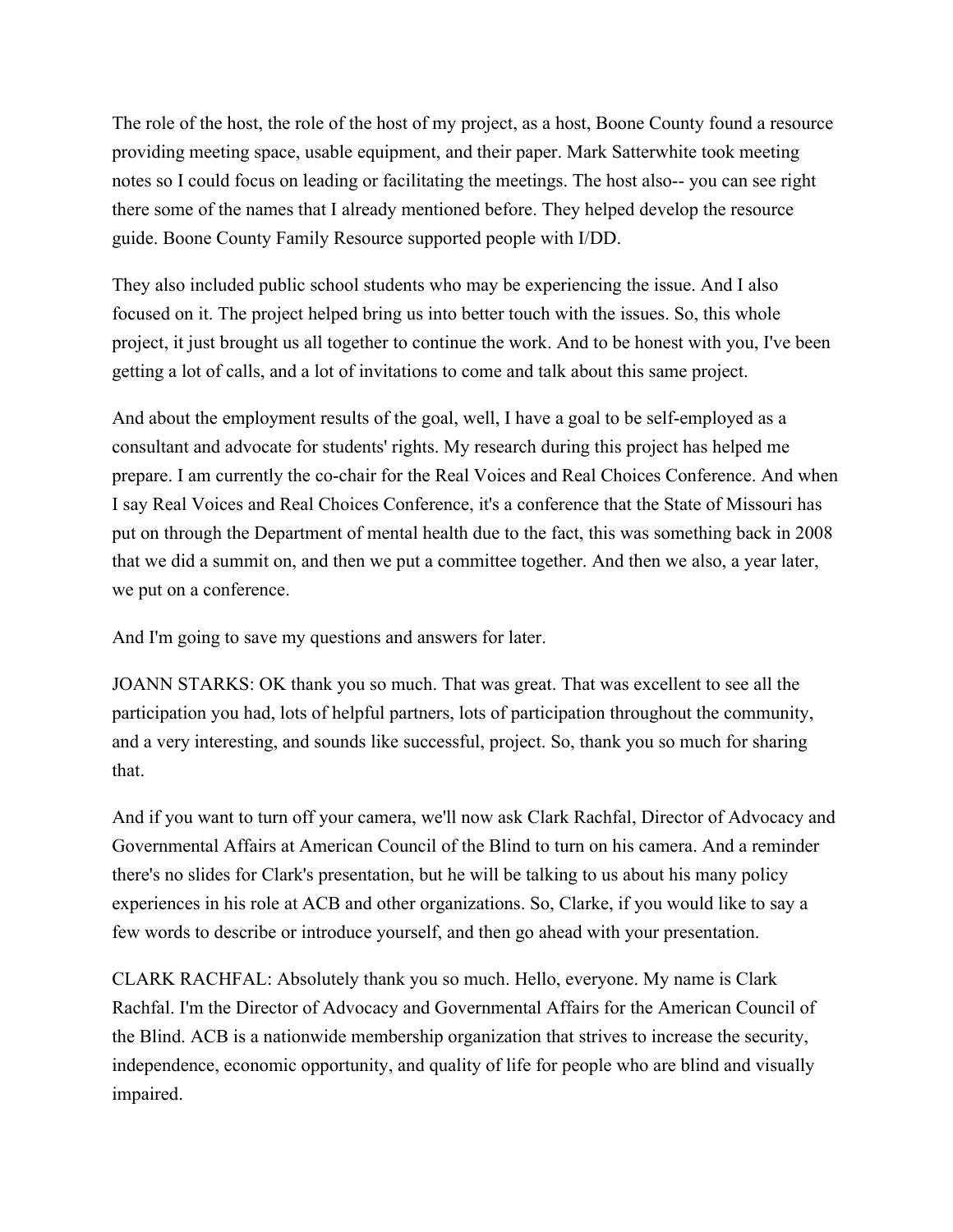So, I, myself, I am a light-skinned male with short brown hair, what I believe is a medium gray shirt, and with a purple wall as a background behind me.

Thank you so much for the opportunity to present here on this great panel and speak with you all today. Primarily, I'm going to focus on accessibility of health and wellness, and how that relates to people who are blind and experiencing vision loss.

So, the leading cause of blindness in the United States. We'll start with older Americans, which is age-related macular degeneration, but also includes things like glaucoma and cataracts and many other conditions. Roughly 1/3 of seniors over the age of 65 will have some form of vision loss. For working age adults, ages 18 to 64, the leading cause of blindness is diabetes, and complications related to diabetic retinopathy.

Why is this important? About roughly 60 million Americans have a disability. Roughly half, 30 million Americans, have severe vision loss, vision loss that impacts one or more major life functions. However, our medical system, as many of us know and have experienced over the past year and the COVID 19 pandemic, is not necessarily accessible, or set up in a manner to consider the needs of individuals with disabilities.

So, for our seniors with disabilities, there are estimates that for medical conditions for adults over the age of 40, there is roughly a \$50 billion burden on the US economy. And that's from the Vision Health Initiative at the Centers for Disease Control and Prevention, CDC.

With that being the case and knowing that routine eye exams can help to mitigate the deteriorating lifestyles of our seniors experiencing vision loss, it may come as a surprise to some, likely not all, that Medicare actually has a statutory exclusion of providing vision coverage.

And in 2008 the Centers for Medicare and Medicaid Services went a bit further and extended the vision coverage exclusion. They interpreted it very broadly to include everything with a lens, so low vision devices, magnifier, video magnifier, anything that can augment the magnification, color contrast, whether a wearable handheld or table mounted low vision device, is not eligible for Medicare coverage.

Why does this matter? Well, as I mentioned, our seniors, and this population is anticipated to increase as the baby boomer generation ages, roughly a third of them have vision loss. But also, around 25% of seniors are, not anticipated to, but statistics show that roughly 25% of seniors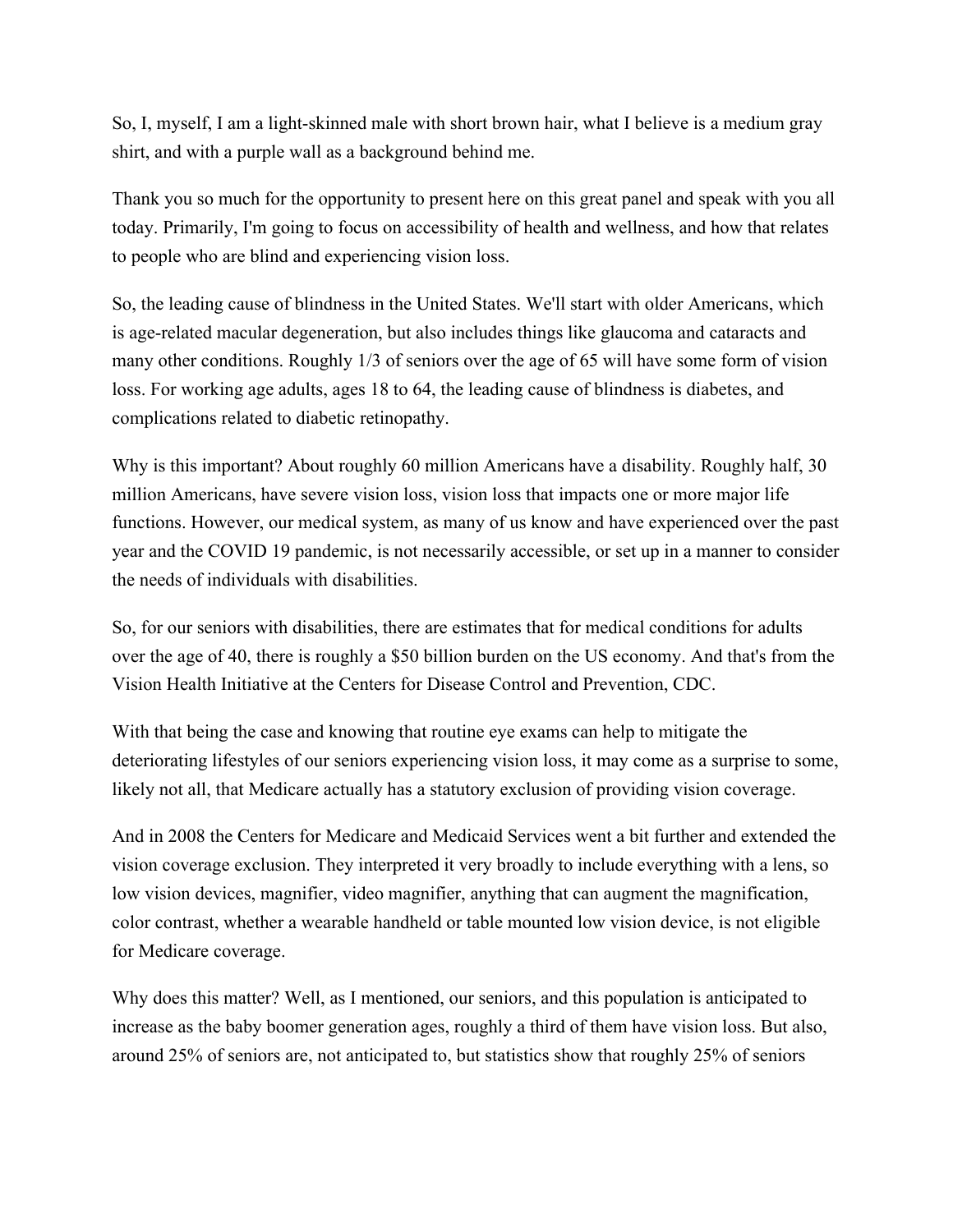over the age of 65 experience a fall every year. This more than doubles if you are a senior with visual impairments or experiencing vision loss.

Some of the things that the CDC has documented to reduce these numbers include routine eye exams, corrective lenses for eyeglasses, as well as low vision aids and devices, all of which are not covered by Medicare. It's estimated that adding a Medicare benefit, excuse me, adding a vision benefit to Medicare, as is attempted to be being done right now in the budget reconciliation package, would cost about \$20 billion.

However, the Medicare, Medicaid, and insurance companies currently spend far more than this, and the burden to our economy is far greater from the health conditions resulting from a lack of vision coverage, and the costs of seniors' experiencing falls each year.

Going back to our working age population, who is experiencing systemic rates of diabetes, a condition that we know disproportionately impacts people of color, African-Americans, Hispanics, Asian-Pacific Islanders, and Native Americans. This is-- excuse me, I always get a little tongue-tied here, because it just baffles my mind.

So, knowing that diabetes is a leading cause of blindness for working age adults, and knowing that diabetes is a preventable condition, how can diabetes or diabetic retinopathy be prevented? With routine eye exams, managing one's blood sugar, routine exercise and fitness.

However, there are no requirements that durable medical equipment be accessible. Again, so the leading cause of blindness for working age adults is diabetes and diabetic retinopathy. Some of the ways to reduce the risk of diabetic retinopathy, routine eye exams, as we just stated, not covered by Medicare, and typically an added bit of coverage for insurance policies.

Regular monitoring, testing, and management of one's blood sugar levels. However, there are no requirements for durable medical equipment, including continuous glucose monitors, as well as insulin pumps, to be accessible for people with disabilities, including individuals who have lost their vision due to diabetes.

And then the third, exercise and fitness, which is also an interesting one. Because, although the international standards setting body, ASTM, in 2013 created international guidelines for inclusive and accessible exercise and fitness equipment, which includes tactile user interfaces, as well as audio output for people who are blind and experiencing vision loss, there are no regulations to enforce these standards.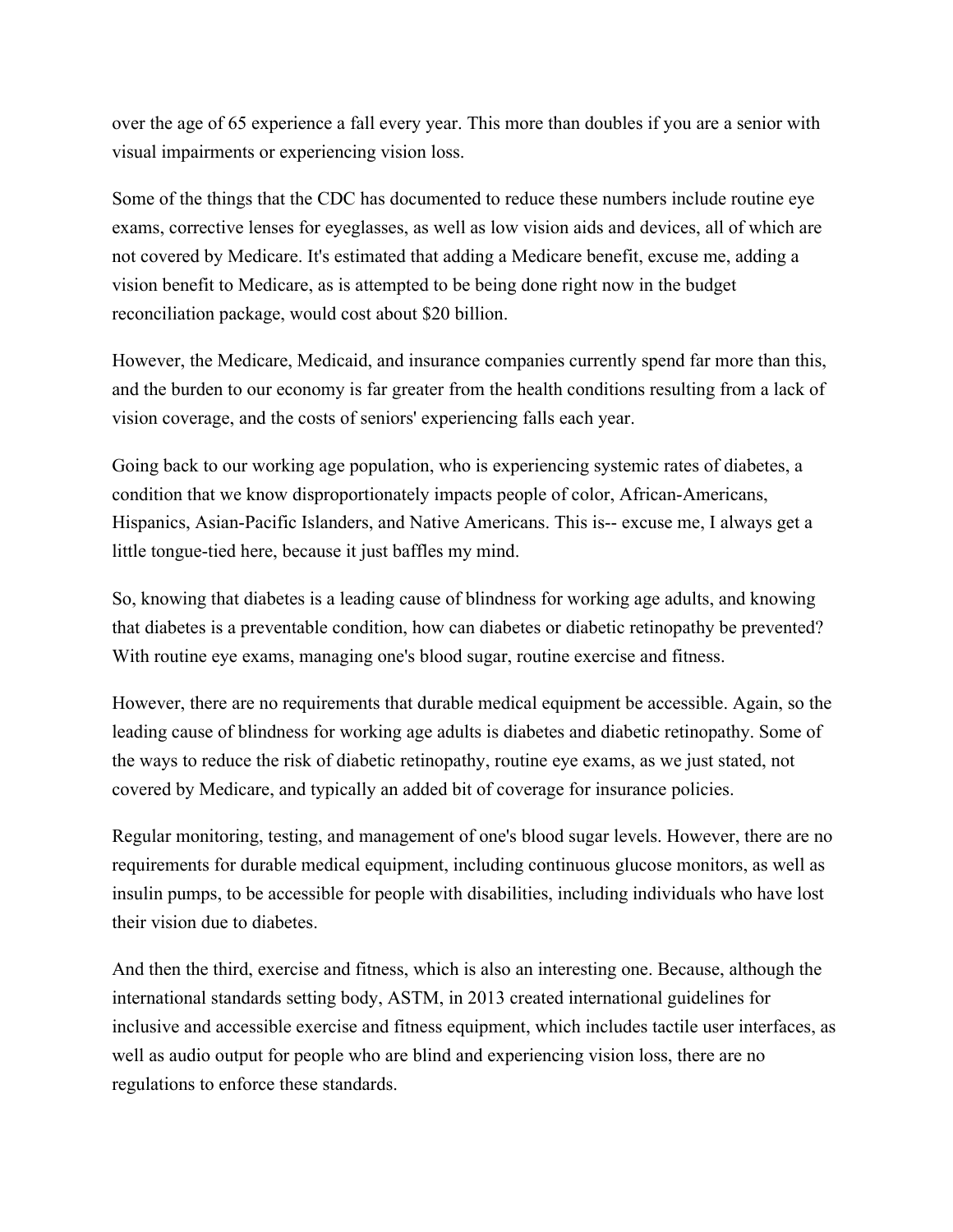In my view, and the view of our members in ACB, as well as our affiliate ACB Diabetics in Action, this is not just an oversight, but it's wrong. So, what can we do to remedy these problems? Well, I mentioned that there's efforts to get Medicare vision coverage in the budget reconciliation package. There's also efforts underway to require the accessibility of durable medical equipment.

And again, I focused on diabetes and diabetic retinopathy, and equipment for monitoring, managing, and testing for diabetes because it's the most prevalent cause. But that's not the only thing that these regulations would apply to. They would apply to heart rate monitors, pulse oximeters. Everything that we've experienced over the past year with the growing of remote monitoring in diagnostics of telehealth, remote health care, in-home monitoring and care.

In addition to these durable medical products, we need to ensure that telehealth is accessible for people with disabilities, and people who are blind and visually impaired. This would allow our folks to maintain independence, remain integrated in their community, and take back control of their health.

So, we talked about the impact of vision loss and falls on our senior population. And according to the CDC, diabetes and diabetic retinopathy has a \$50 billion a year burden on our economy for medical costs, for Medicare and Medicaid costs, and lost economic potential.

For ACB, another key driver of us being able to, and people who are blind and experiencing vision loss, to take back control of our health, is ensuring the accessibility of exercise and fitness equipment. So, we certainly want to make sure that our friends, and family, and community members can independently manage their health conditions. But we also want to provide individuals the tools and the resources so that they don't become subject to diabetes, they don't acquire diabetic retinopathy in the first place.

So, we're also working with Congress, as I mentioned, for regulations around durable medical equipment. We're also working for regulations around accessible exercise and fitness equipment. So, at this point, I'm glad to say that there have been bills introduced in the US Congress for accessible exercise and fitness equipment. Bills have been introduced in both the House and the Senate, the Exercise and Fitness for All Act. It's S 2504 and HR 4756.

And there is also a bill, the Medical Device Nonvisual Accessibility Act, that has been introduced in the House of Representatives that would require accessibility for durable medical equipment. And that bill is HR 4853. As we work with Congress and the federal government to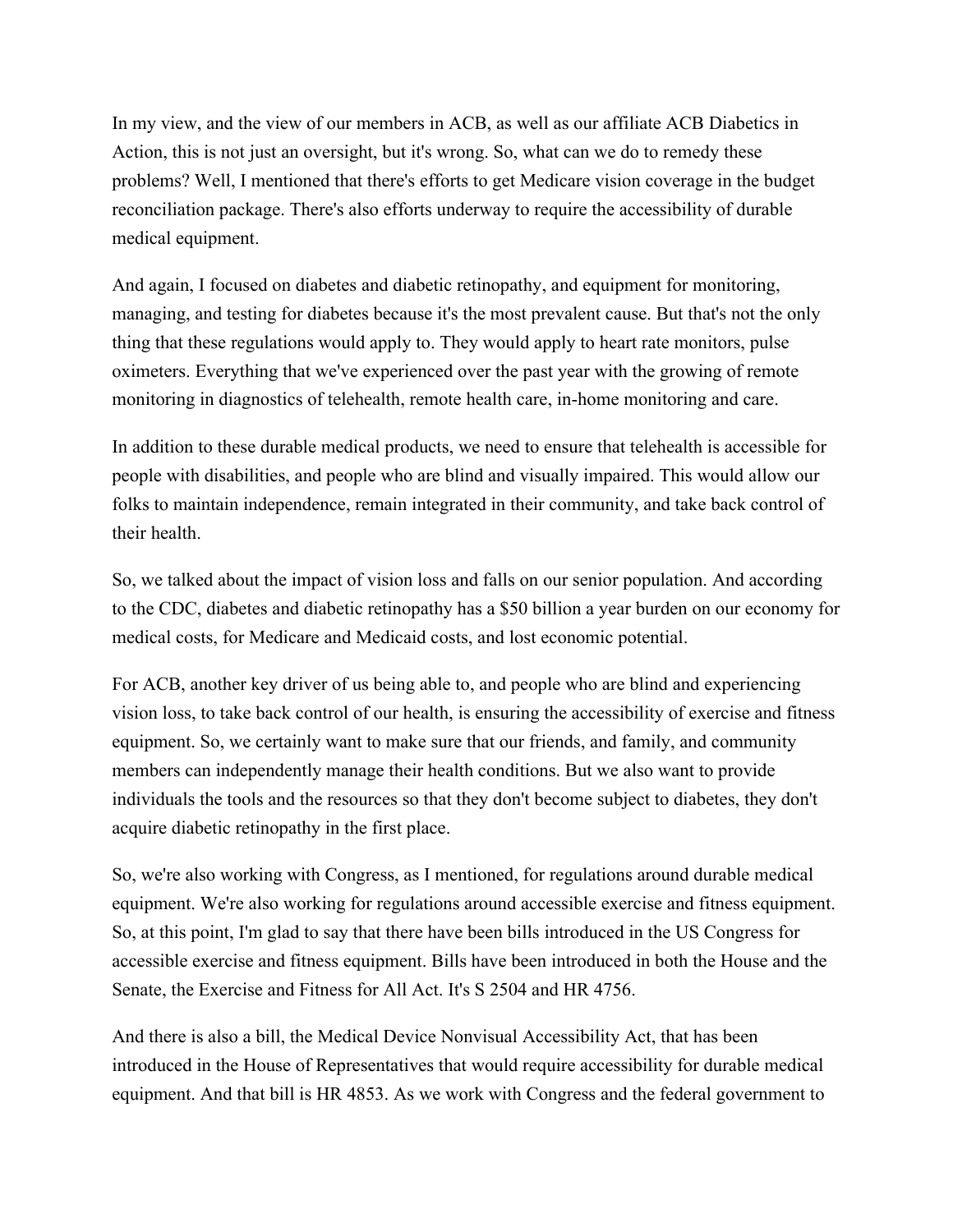implement legislation and regulations requiring accessibility standards for exercise and fitness equipment, as well as durable medical equipment, we're also attempting to work with industry, and collaborate with our corporate partners.

Because we know sometimes it can take a long time to pass a bill, it can take a long time for a rulemaking, and we know that our partners in the broader community, they want to be able to serve as many consumers as they can and reach as many potential customers as possible.

So, in 2020, ACB was proud that through our collaboration with Peloton International, the Google TalkBack screen reader was enabled on the Peloton Bike and Bike Plus. Much like we see in the medical industry, Peloton is using an Android based, Android operating system-based tablet, for their user interface.

The beauty of when an off the shelf product, like a tablet using the Android operating system, Microsoft, Apple's operating systems, is that accessibility is already baked in. It's there in the operating system. It just takes some education on the part of the disability rights community, at ACB, at our partners, and across disability community, to work with and communicate the availability of these technologies to these companies.

So, we've noticed the same thing in the medical device space, whether it's for continuous glucose monitors, or for remote monitoring of heart arrhythmias, tachycardia, irregular heartbeats. A lot of times it's a wearable sensor that then connects to a smartphone. A smartphone that already has accessibility built into it, but that the creators of the app didn't know about or unfortunately sometimes, just coded around.

So, what can we do to raise the profile of the fact that these features are built in? How can we work with the research community to show the ease of access for engaging, or in some cases, like exercise and fitness equipment, and other durable medical good products, the ease of including these features?

To ensure that these products, these devices, are accessible, making sure that they're accessible so our folks can take charge of their health, live more independently as engaged and active members of their community, and contribute to our society more fully.

In addition to working collaboratively with industry, and across disability community, and working with government, at ACB we are also launching a multiyear campaign. We're calling it our Get Up & Get Moving campaign. Because we know that throughout the pandemic, as our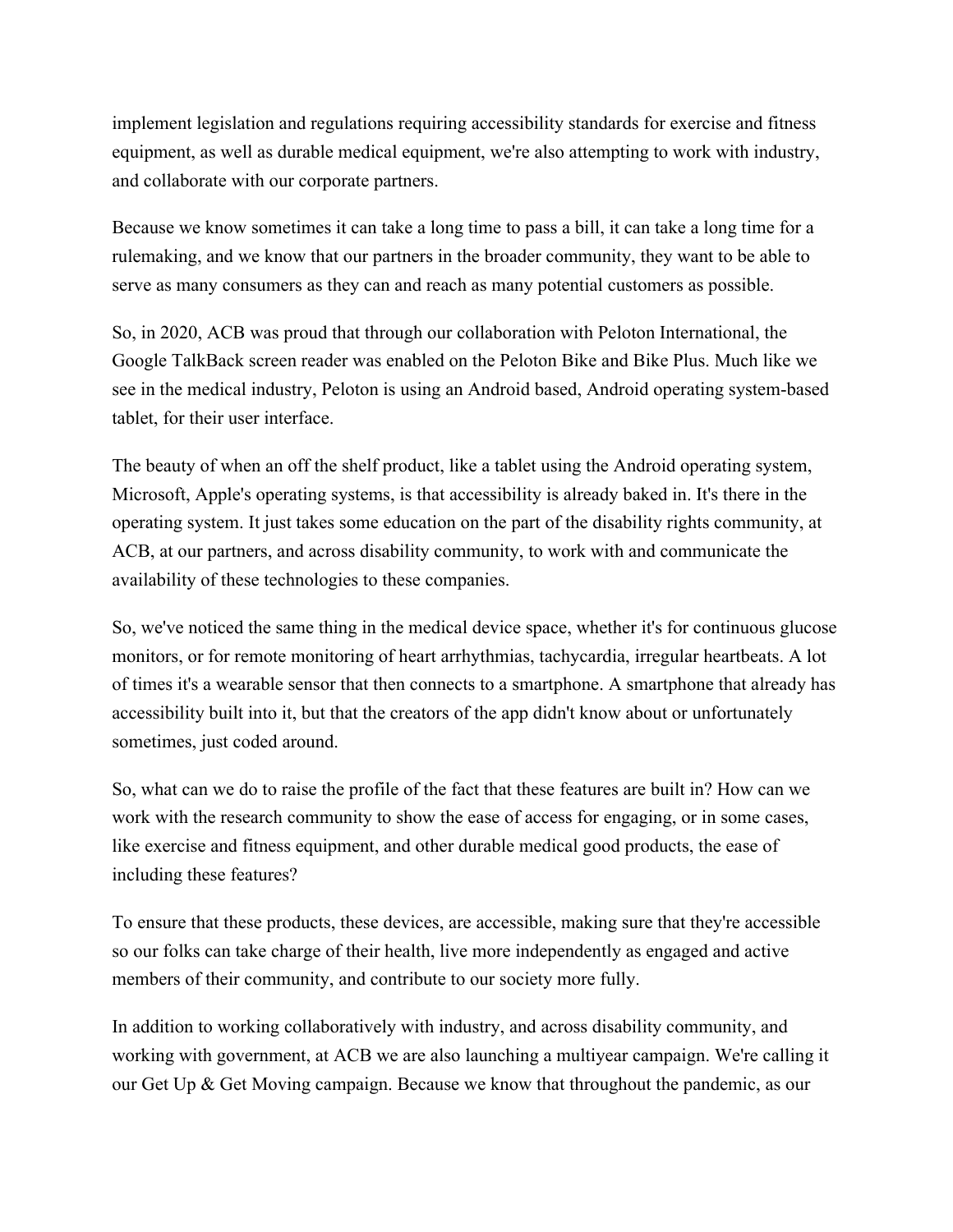folks have been socially distant in many cases, not just distance, but isolated, that we've led stagnant lives as well. With impacts on our social inclusion, on our mental and physical wellbeing.

So, we are working to create greater public awareness, increased partnerships, and raise more knowledge of our advocacy efforts in the health and wellness space. I encourage all folks to visit our website and learn more about our Get Up & Get Moving campaign as we embark here into 2022. And I hope that everyone can get up and get moving. A little bit of movement, especially with accessible exercise and fitness equipment, and accessible durable medical equipment, will do us all good as we come out of this pandemic and embrace living life to the fullest.

So, thank you very much for the opportunity to speak here with you today. And I'm happy to answer any questions.

JOANN STARKS: Thank you so much, Clarke. That was sobering and very interesting. Being on Medicare myself, I'm learning about some of those things that you talked about and do agree. I find it quite shocking that some things are not covered, like vision and dental, which are issues that everyone has, and especially as one gets older.

So, it's great to know that you're working on these policy issues, and these changes to some of the laws out there. And we really appreciate your sharing that information with us.

So, we do have time to take a question or two before we go on to our discussion session. We have a comment from one of our participants. "Another factor is to remedy the food deserts, or lack of access to grocery stores with robust food options." So, I'll take your comment on that, Clark, as part of what you've been talking about.

Well, you're on mute. Sorry.

CLARK RACHFAL: Great, thank you. Just making sure. Yes, so certainly for ACB and our members, the things that we've heard about the most throughout the pandemic are transportation access and information access. A lot of our members rely heavily on delivery services, either because time or money, right? Things that are in short supply for everyone, especially people with disabilities.

And as it became more difficult to, whether due to food deserts, or due to lack of accessible transportation options, many folks have relied on food delivery services. However, during the pandemic these services became very popular. Much like we've noticed a lot of accommodations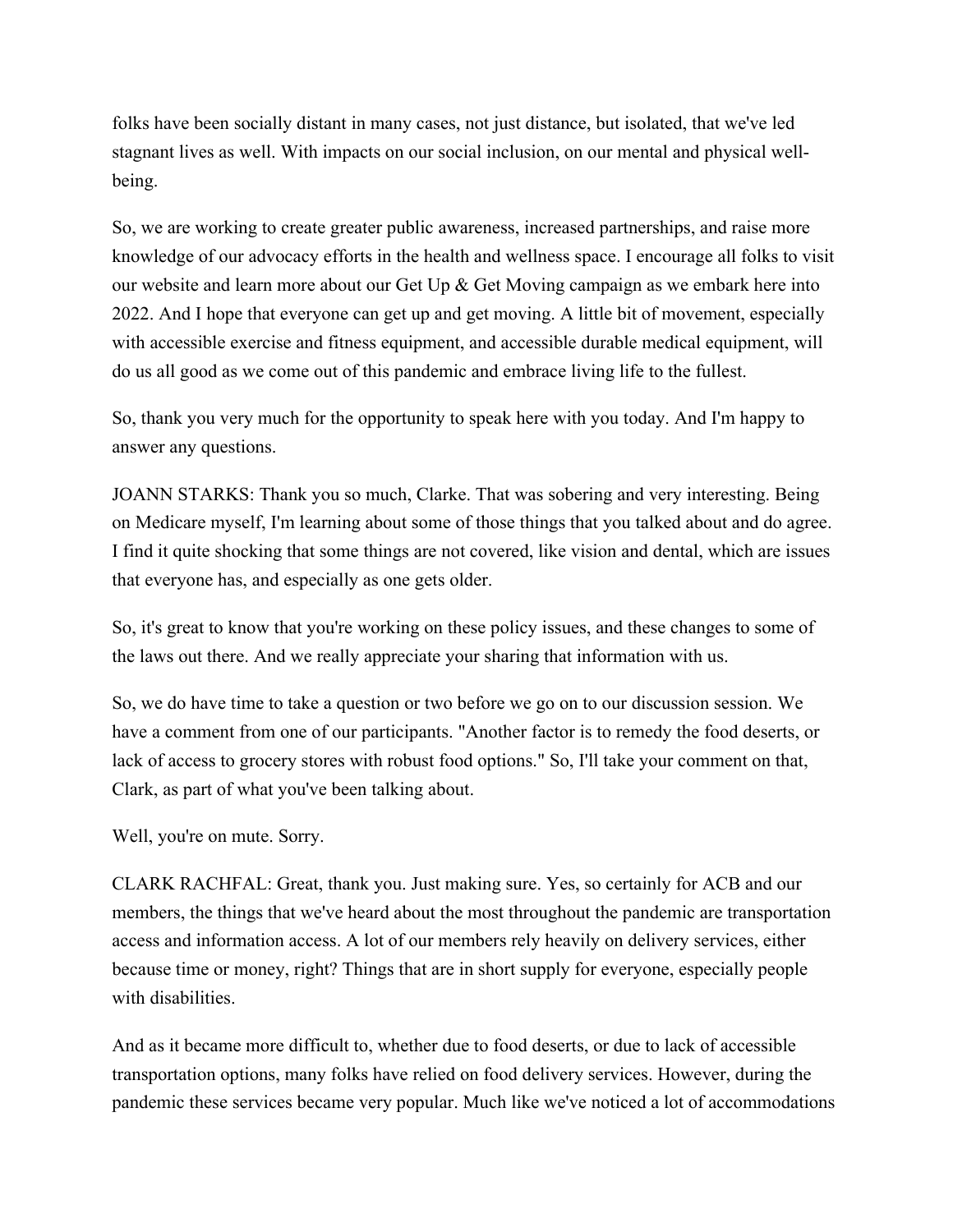and things typically adopted by people with disabilities, like remote work and distance learning, accommodations you used to have to fight tooth and nail for, became popular by the general public.

So, these services typically had much longer delays, which made it more difficult for folks to gain access. And these are for folks that A, can afford access, but also had access to technology as well as well as these delivery services. Certainly, a much larger issue is raised by the question of fresh food, grocery deserts, for people with disabilities, people who are low income, and other socioeconomic groups. It's a major issue that can have long lasting and deteriorating impacts on one's health and wellness.

JOANN STARKS: Thank you, Clark. We do have one other question. I think we can squeeze it in. Does ACB-- this is Jess Chaiken, who is one of our reactors. "Does ACB do any work with University programs pairing developers and designers with members to get the concept of accessibility ingrained early?"

CLARK RACHFAL: Absolutely. What a great question. So yes, ACB does work with universities and developers. We are actually a member of Teach Access. If folks aren't familiar with TeachAccess.org, but it was an organization that was founded to introduce accessibility professionals to the STEM university curriculum structures, along with professors and students, so that students can be exposed to universal design, accessible by design in the classroom.

Because one of the things that companies and industry partners have been noticing is that when they're going to hire someone for accessibility, if they are fresh out of a degree in software engineering, or cybersecurity-- not cybersecurity, but computer information systems or something like that, they don't have a background in accessibility. And they have to be coached and taught on the job to design with accessibility in mind.

So, we are working with Teach Access to provide the consumer, the end user, but also the potential employee perspective on why accessibility matters. But for ACB's part, we're also trying to educate the broader public on why accessible media and content and information is important, like audio description, like using alt text to provide information about your images in posts on social media and everywhere else.

JOANN STARKS: Great, thank you so much, Clarke. And I want to thank all of our panelists today for sharing their great grassroots policy experiences. And we're going to get ready to move on to our discussion session that will be led by our KTDRR Director, Kathleen Murphy.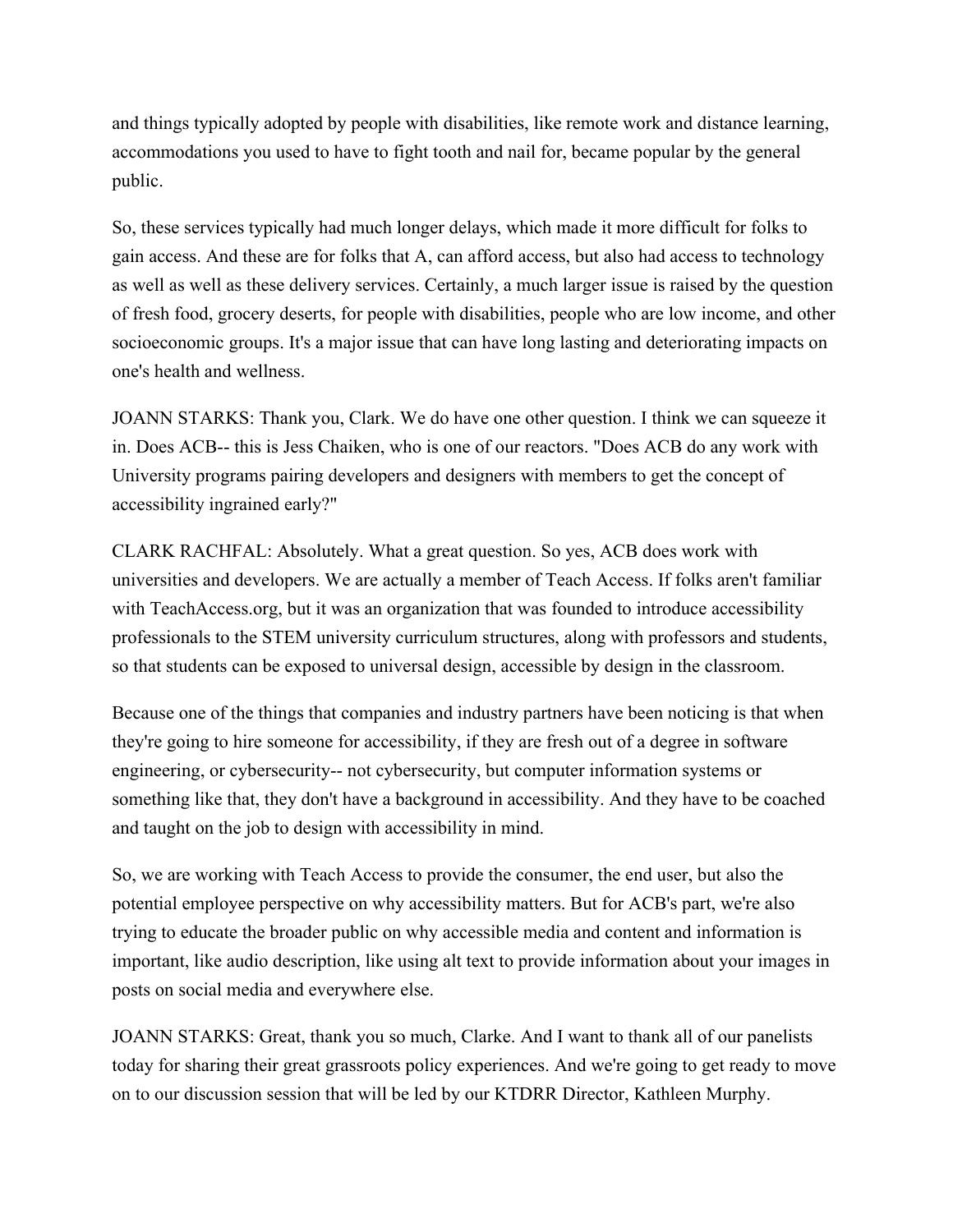So, I'd like to ask all the presenters to turn their cameras on, as well as the three participants who have volunteered to be reactors to today's session. So, Kathleen, are you ready to take it over and start facilitating our discussion session to follow up the panel?

KATHLEEN MURPHY: I am. So, thank you, Joanne. And I did pop it in the chat earlier today, but for those of you who missed that, I'm Kathleen Murphy. I'm Director of the Center on Knowledge Translation for Disability and Rehabilitation Research, the center in KTDRR which is sponsoring this conference. And I am a white woman with shoulder length blonde hair, wearing kind of an off-white sweater and glasses. And my background is blurred, so there's not much to see there.

So, we are excited that we've got some fantastic reactors lined up for today. So, I will let-- I'm just going to list each of them and then I'll go to each of you and you can add any information that you might want to add to your bio, describe who you are, and then we'll go back around once just to see if you have some immediate reaction to any of what you've heard so far today.

So, I'm going to start with Jess Chaiken, from the National Rehabilitation Information Center. Many of you might have known or heard of that as NARIC. You want to say Hi Jess?

JESS CHAIKEN: Yep so, I'm Jess. I identify as a cisgender white woman. I've got glasses with little flowers on them, and a blue sweater and a blurred background, wherein a cat or two may appear. And most of you know me from NARIC.

KATHLEEN MURPHY: And we have Jessica. We have two Jessicas, so Jess Chaiken has agreed to be Jess for today. And Jessica Lukefahr, who's joining us from Portland State University, is our Jessica. So, Jessica, do you want to say Hello?

JESSICA LUKEFAHR: Hello. Yes, I work for Portland State University, but I actually live in Texas, so it's a lot too, it's kind of confusing. To describe myself I'm light complected, female, in my 30s, and I have long, blonde hair. I'm wearing a blouse that has navy blue in the background and then white flowers on it. And it's kind of blurred, but I am in a wheelchair. I have cerebral palsy. So, my head rest is kind of blurred for some reason.

And so currently the work that I do is for the Regional Research Institute at Portland State University. And what I'm focusing on right now, I work on a project for supporting working caregivers. So--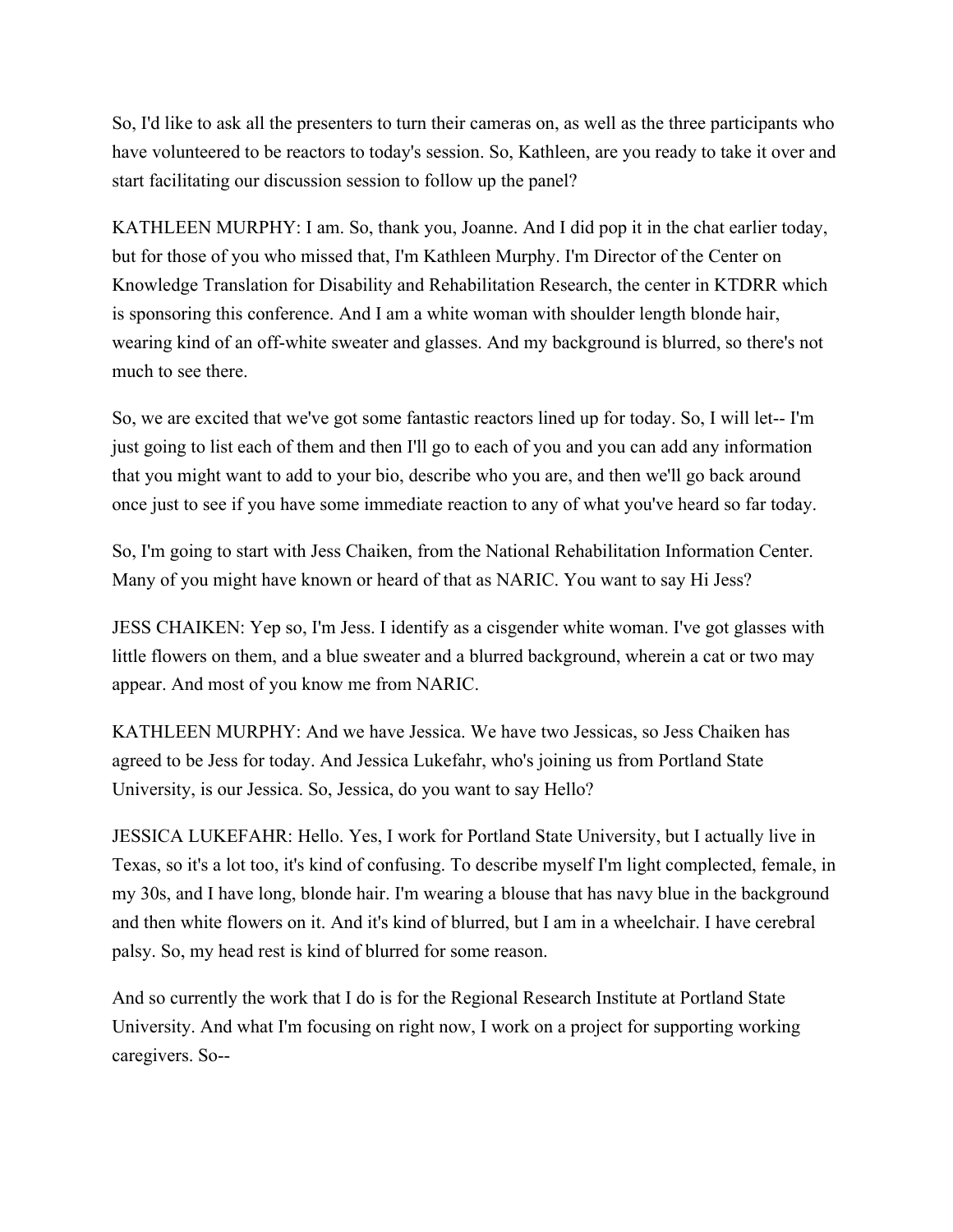KATHLEEN MURPHY: Super important, as we've heard from Liz, especially. And our third reactor for today is Regina Rice who is with the Vocational Rehabilitation in Florida, which is housed in their Department of Education. Regina, do you want to say hello?

REGINA RICE: Hi, everyone. My name is Regina Rice, and I am a white woman with medium length brown hair. I'm wearing glasses and a black and white striped shirt.

KATHLEEN MURPHY: So now we're going to go around once again. And all of our reactors have seen the information, or had some information about this panel, so compared to those of you who are attending, and are just hearing this for the first time, they have had a little bit of time to think about it.

So, you don't have to, Jess, Jessica, and Regina, say anything right now because we do have other questions from the participants. But if you would like to say some thoughts that you had, this is your opportunity. So, I'm just going to go back around. So, Jess, is there anything that you wanted to add or ask?

JESS CHAIKEN: There were-- so a couple of things struck me. One is the importance of local advocacy. We certainly learned in the last few elections that change happens locally. With local elections, local school boards, and we're certainly seeing a lot of advocacy in local school boards, local health boards, and things like that. So, I was really struck by the importance of acting locally if you're going to be an advocate.

And the other thing that struck me is again, lately we've seen this resistance to science, and as part of the conference we're talking about how do we get science into the mainstream, into practice, and into policy.

So, I think the idea of having local advocates, people who are in the community, who are visible in the community, fostering, pushing the science into policy may be one way to get past some of that resistance to science that we're seeing lately.

And the third thing that struck me was listening to Clark. The idea of personas for developers, giving developers and designers a person, the idea of a person, to hang on as they're creating and developing tools, apps, technology, seems so important.

That it's great to have an idea of it, would be great if we had an app that did this. But for whom, and how are they going to use it? And having those personas, I think, can be really key. So those were my initial thoughts.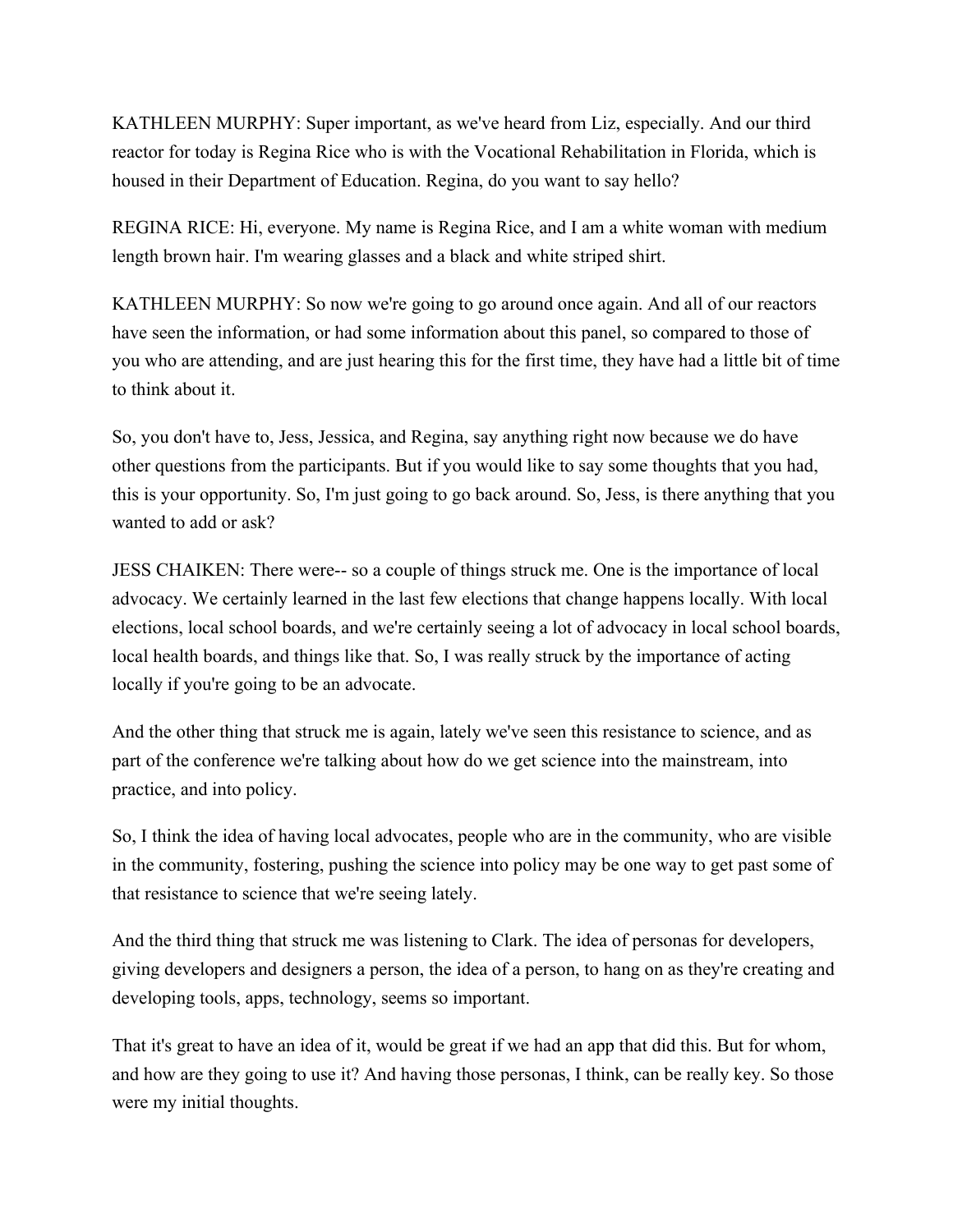KATHLEEN MURPHY: And that's actually interesting because it's another way of, the personas and being local, are both ways against being general.

JESS CHAIKEN: Right, and you're giving people a person to hang the idea on, whether it's an actual person, an advocate standing up and talking, or having this idea of this persona.

KATHLEEN MURPHY: Exactly. So, Jessica, how about you? Did you have any immediate feedback?

JESSICA LUKEFAHR: Sure, the way I arranged my questions was I did it by presenter. So, I have I have a question for each of you. If this is too long, please let me know.

So, for Liz, as I'm doing my own research, and I know that your show does talk about disability and policies, is there another source that you would recommend just to get a general knowledge of the policies that affect disability right now, or the current ones that are being researched? So, I can kind of get a handle on that. So that when I come into these policies that are in the research- that the research project is working on, I can have a better understanding from that perspective.

KATHLEEN MURPHY: So, Liz if you want to go ahead and answer, that it's fine.

LIZ WEINTRAUB: It's got that, it was on mute. Thank you, Jessica, for that question. I don't know of a policy show like mine. There are other self-advocates who are doing policy. There has been a person in Georgia, named Martha Hayworth who has done a show like mine.

But the organization that has done a lot of policy work who is people with disability is the Autistic Self Advocacy Network and they have done a lot of the policy work around the same issues that I talk about.

I also know the Arc, but and I may put in the chat on tape. Self Advocates Becoming Empowered, is another self-advocacy organization. I don't know if they have done a lot as of right now around policy per se, but they are a self-advocacy organization around the country.

And every state has a chapter. They're not all named Self Advocates Becoming Empowered. And that's what they are called. it's the People First groups around the country, like Jeff has talked about. And I think Jeff is a member of People First of Missouri. And the reason why Self Advocates Becoming Empowered isn't called People First US, is because not every chapter's called People First.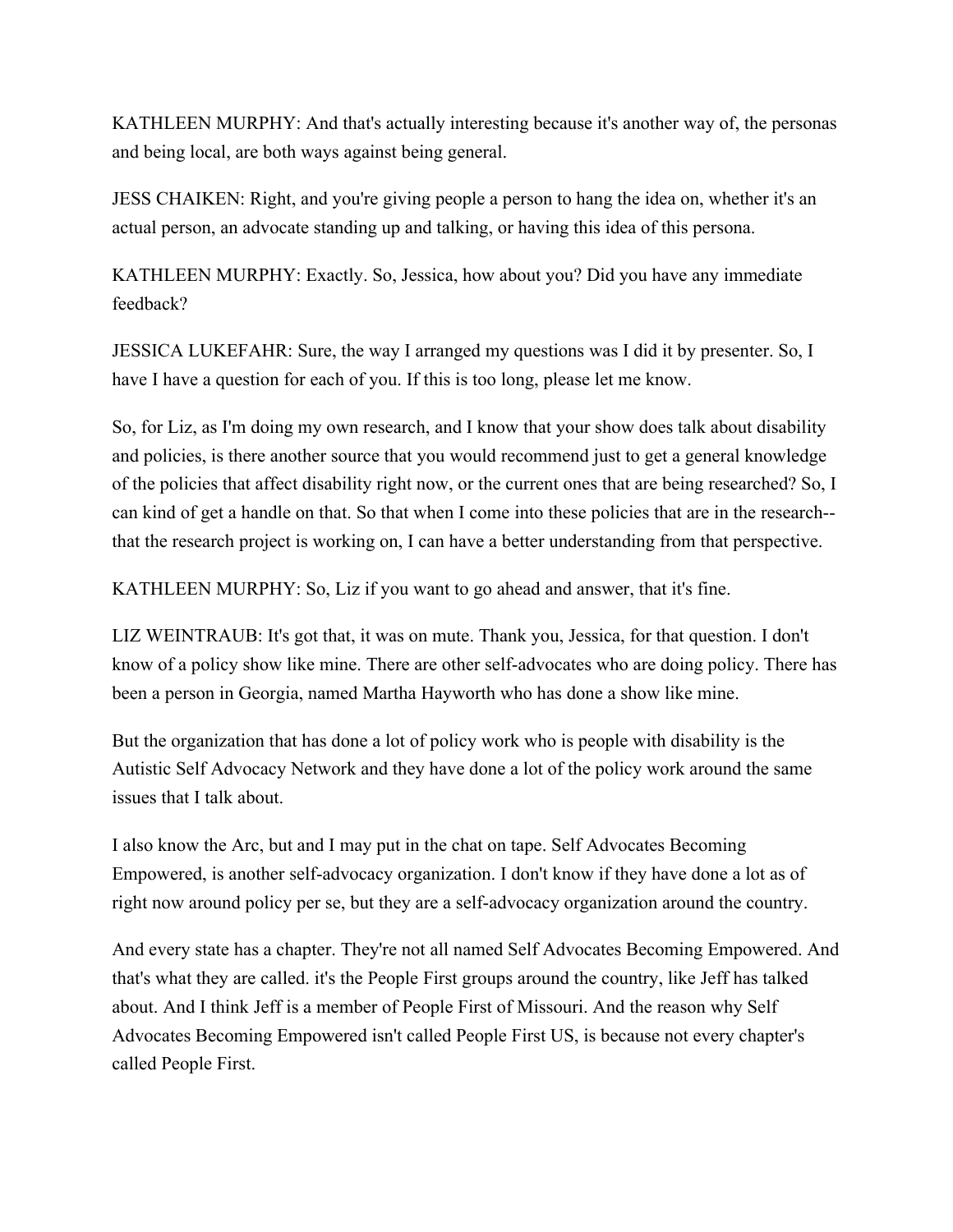KATHLEEN MURPHY: Thanks for that clarification, Liz. Jessica, I'm going to turn to Regina, and then we can come back to your other two questions. OK?

JESSICA LUKEFAHR: Sure.

### KATHLEEN MURPHY: So, Regina?

REGINA RICE: I just had-- the one thing that really struck me was when Liz was speaking, and she was talking about being able to talk to legislators virtually, because I know during the pandemic, that's all how we worked and that's how we kept in touch, and I hadn't thought about that. And it just made me think that it opens up the door, a lot, for people who might not otherwise have the opportunity to get in front of people, to get in front of them.

And I just wondered if she found the virtual meetings to be as effective as in-person meetings were.

LIZ WEINTRAUB: Thank you for that question. I myself don't like virtual meetings as well. I have gotten used to them over the last 18, 19 months, however long we're here. But I don't think they work as well for people with disability because you can't hear very well, you can't be part of the conversation as well.

Sometimes people have come in with computer issues, like I do. It's really hard. I have learned a lot within the last 18, 19 months. But I can't say that I like working on the computer.

On Nate, I just saw the chat. He put AAPD, the American Association for People with Disabilities, how can I ever forget them? They're one the best organizations that are working on policy issues, mostly on the burning issues.

And NCIL, a really wonderful organization called National Council on Independent Living, and the organization's for shows around the country. So those are two of the other organizations that are run by and for people with disabilities.

KATHLEEN MURPHY: And yes, that's so important. So, Jessica, you mentioned that you had a question for Jeff.

JESSICA LUKEFAHR: Yes, so thank you for your presentation as well. I had a question that went beyond your study because you were talking about focus groups and how people get to a place, and they don't know where to turn to.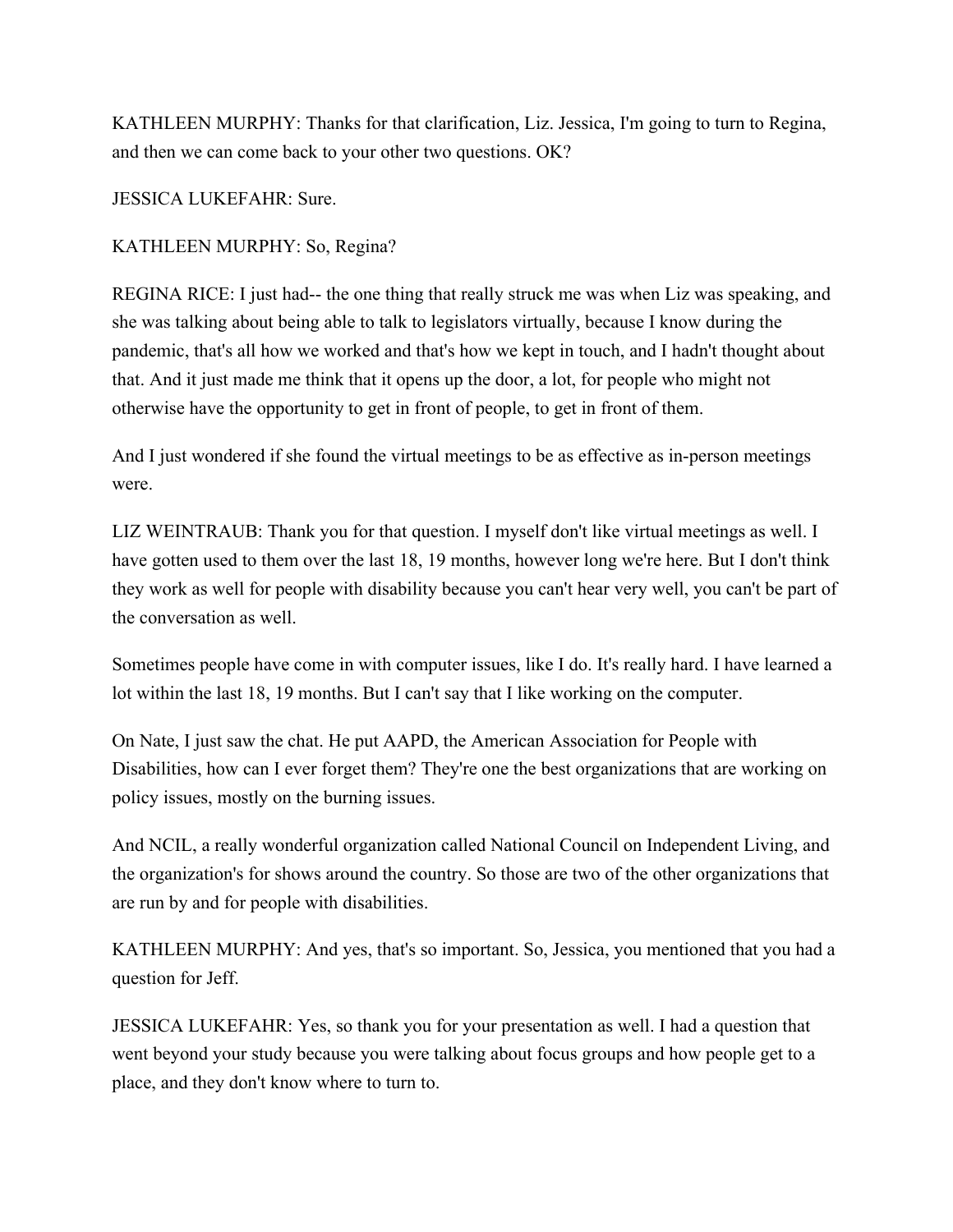I was going to go off a little bit on that and ask if anyone knows like a peer group focus group? Especially for kids with disabilities, maybe older kids that are closer to teens, getting ready to transition to college, things of that sort. Because I know when I was growing up, I didn't have access to that.

So, what was told to me was like a rosy, cheery version of there's always going to be some agency or something to help you. And so, I would think something like a peer group, because I know there's some for people with mental disorders, they kind of peer talk to each other. And I haven't heard one on people with disabilities.

KATHLEEN MURPHY: Really helpful resources, Jessica. So, I want to give Jeff some time to answer to your really fantastic question, so maybe take about a minute, Jeff, and address some of what she's raising.

JEFF JOHNSON: To be honest with you, I notice you're in Columbia. I mean there are some peer groups here. And some people I do know that they do have a-- but they just put this in place a few years ago. It's called the Youth Commission. That was designed for students by the City Council here a few years ago. But I guess where I was kind of going with that, due to the fact that mostly people that lives in a low-income area, they don't even know that those groups even exist.

They don't even know that the resources is there. So, I was going through this with my son when he was in school. Because we've been dealing with this for years and years. I mean, ever since he was probably three years old. So, I just kind of made it up on my own, decided to say, OK, there's something, I have to do something.

So, after the years have past, so I decided that I wanted to do something like this, because you just get tired of trying to fight by yourself. So, I decided that I wanted to get some more people involved that will be able to help me with this. And that's what I've done. But you're right, there are some groups out there.

But a lot of parents just don't know that they even exist because, again, they want to try to find somebody that they can trust, that they know that's going to be willing to help them and not fib to them. Because sometimes people say they're going to do something, and they don't do it. And then you go back and say, I thought such and such was going to help me with this. And they never followed through.